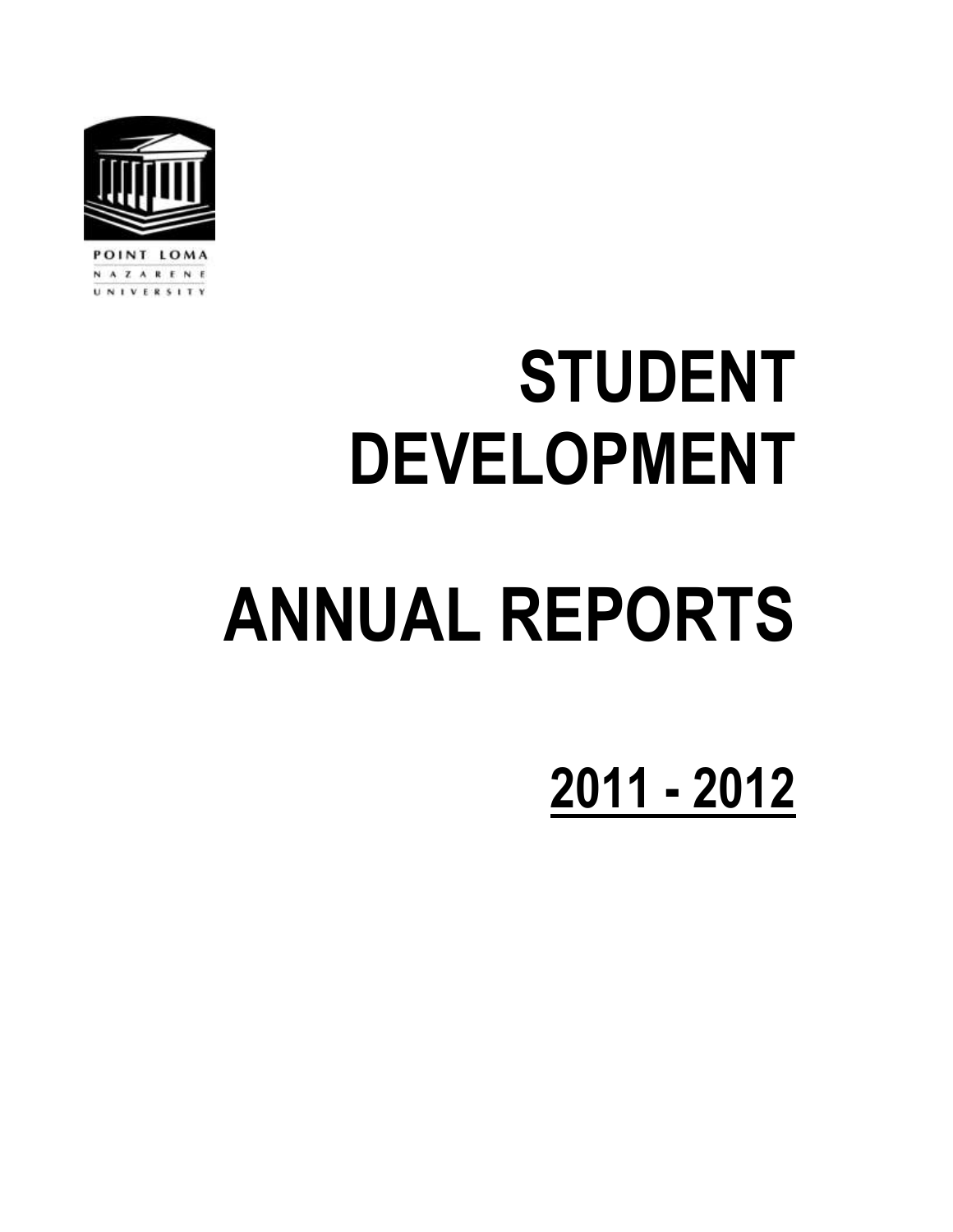# **Introduction & Summary Page from the Vice President**

# **Mission Statements**

#### **PLNU**

Point Loma Nazarene University exists to provide **higher education** in a **vital Christian** community where **minds are engaged** and challenged, **character is modeled** and formed, and **service** becomes an **expression of faith**. Being of **Wesleyan** heritage, we aspire to be a learning community where grace is foundational, **truth** is pursued, and **holiness** is a way of life.

#### **Student Development**

Student Development at PLNU champions the holistic, God-inspired potential of each student by facilitating multiple engagement opportunities to learn, grow and serve.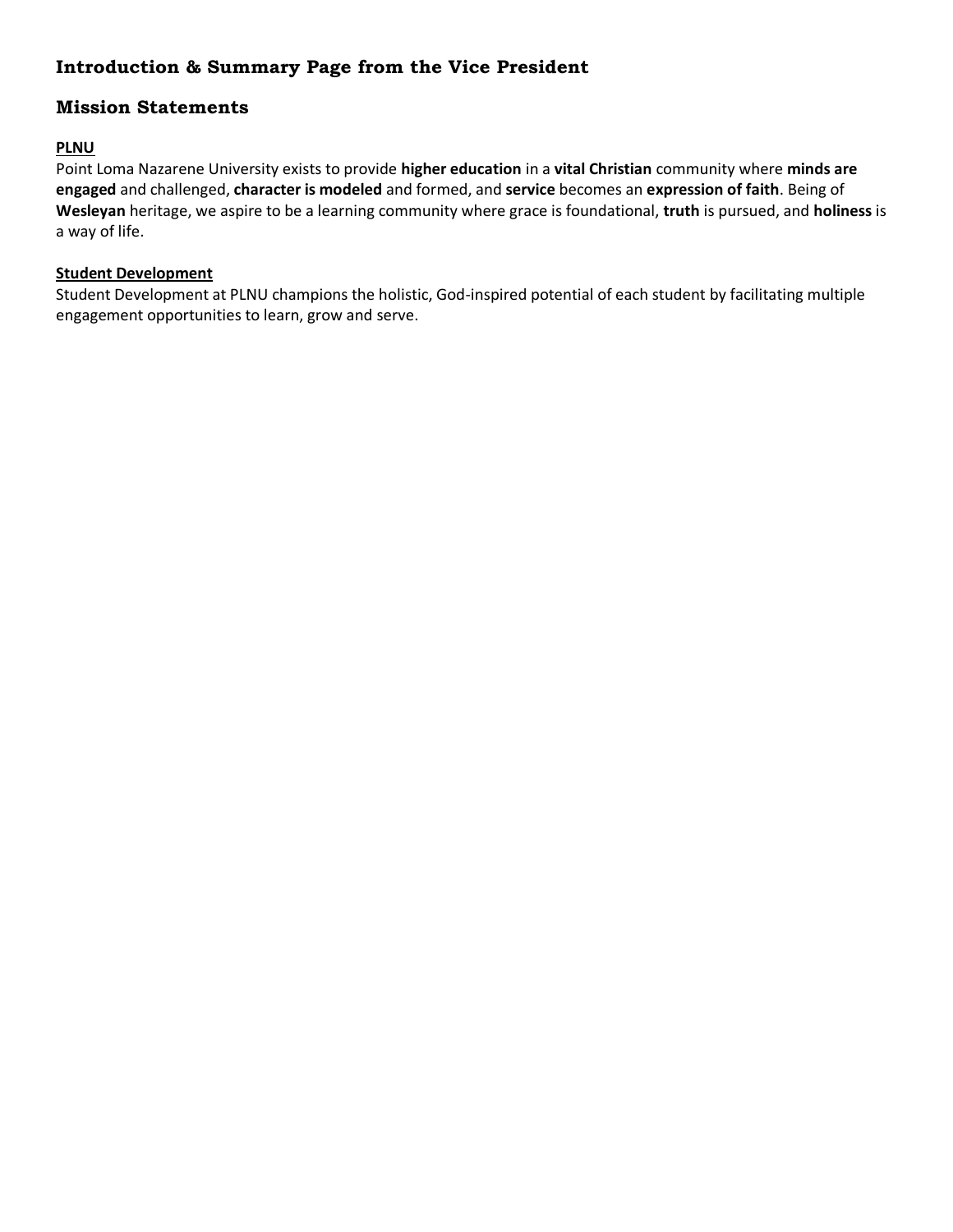# **Summary of SD Learning Outcomes**

| <b>Intended</b><br><b>Learning</b><br><b>Outcomes</b> |              | Cognitive<br>Complexity |             |                         | <b>Humanitarianism</b><br>Knowledge<br>Acquisition,<br>&<br><b>Civic</b><br>Integration &<br><b>Application</b><br><b>Engagement</b> |             |                |             |   |             |           |    |    | <b>Interpersonal</b><br>&<br><b>Practical</b><br><b>Intrapersonal</b><br>Competence<br>Competence |    |    |             |    |                         |             |                         |    |             |
|-------------------------------------------------------|--------------|-------------------------|-------------|-------------------------|--------------------------------------------------------------------------------------------------------------------------------------|-------------|----------------|-------------|---|-------------|-----------|----|----|---------------------------------------------------------------------------------------------------|----|----|-------------|----|-------------------------|-------------|-------------------------|----|-------------|
|                                                       | 1            | $\boldsymbol{2}$        | 3           | $\overline{\mathbf{4}}$ | 5                                                                                                                                    | 6           | $\overline{7}$ | 8           | 9 | <b>10</b>   | <b>11</b> | 12 | 13 | 14                                                                                                | 15 | 16 | 17          | 18 | 19                      | 20          | 21                      | 22 | 23          |
| <b>Student</b><br><b>Development</b>                  | $\mathbf{X}$ | $\mathbf X$             | $\mathbf X$ | $\mathbf X$             | $\mathbf X$                                                                                                                          | $\mathbf X$ | $\mathbf X$    | $\mathbf X$ | X | $\mathbf X$ | X         | X  | X  | $\mathbf{X}$                                                                                      |    | X  | $\mathbf X$ | X  | $\overline{\mathbf{X}}$ | $\mathbf X$ | $\overline{\mathbf{X}}$ | X  | $\mathbf X$ |

# **Student Development Learning Outcomes 2011-2012**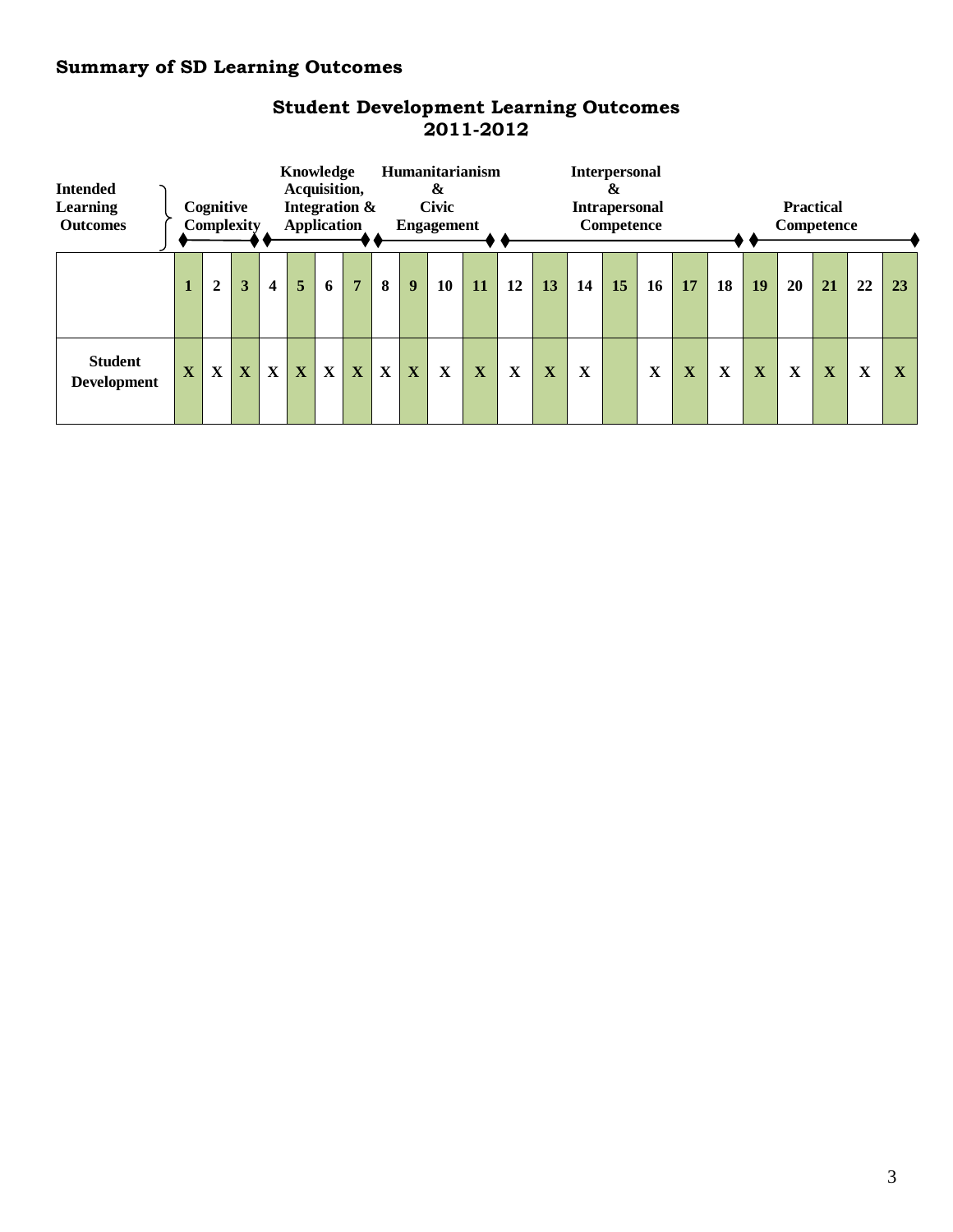# **Point Loma Nazarene University Student Development Intended Learning Outcomes By Department 2011-2012**

| <b>Intended</b><br>Learning<br><b>Outcomes</b>             | Cognitive<br>Complexity |                |                         |                         |                | <b>Knowledge</b><br>Acquisition,<br>Integration &<br>Application |                |          | Humanitarianism<br>$\boldsymbol{\&}$<br><b>Civic</b><br><b>Engagement</b> |    |    |    |    |    | <b>Interpersonal</b><br>$\boldsymbol{\&}$<br><b>Intrapersonal</b><br>Competence |    |    |    |    | <b>Practical</b><br>Competence |    |    |    |
|------------------------------------------------------------|-------------------------|----------------|-------------------------|-------------------------|----------------|------------------------------------------------------------------|----------------|----------|---------------------------------------------------------------------------|----|----|----|----|----|---------------------------------------------------------------------------------|----|----|----|----|--------------------------------|----|----|----|
| <b>Student</b><br><b>Development</b><br><b>Departments</b> | $\mathbf{1}$            | $\overline{2}$ | $\overline{\mathbf{3}}$ | $\overline{\mathbf{4}}$ | $\overline{5}$ | 6                                                                | $\overline{7}$ | $\bf{8}$ | 9                                                                         | 10 | 11 | 12 | 13 | 14 | 15                                                                              | 16 | 17 | 18 | 19 | 20                             | 21 | 22 | 23 |
| <b>Athletics</b>                                           |                         |                |                         |                         |                |                                                                  |                |          |                                                                           |    |    |    |    |    |                                                                                 |    |    |    |    |                                |    |    |    |
| <b>Engagement &amp;</b><br><b>Retention</b>                |                         |                |                         |                         |                |                                                                  |                |          |                                                                           |    |    |    |    |    |                                                                                 |    |    |    |    |                                |    |    |    |
| Department of<br><b>Public Safety</b>                      |                         |                |                         |                         |                |                                                                  |                |          |                                                                           |    |    |    |    |    |                                                                                 |    |    |    |    |                                |    |    |    |
| <b>Residential</b><br>Life                                 |                         |                |                         |                         |                |                                                                  |                |          |                                                                           |    |    |    |    |    |                                                                                 |    |    |    |    |                                |    |    |    |
| <b>Student</b><br><b>Conduct</b>                           |                         |                |                         |                         |                |                                                                  |                |          |                                                                           |    |    |    |    |    |                                                                                 |    |    |    |    |                                |    |    |    |
| <b>Student</b><br>Success &<br>Wellness                    |                         |                |                         |                         |                |                                                                  |                |          |                                                                           |    |    |    |    |    |                                                                                 |    |    |    |    |                                |    |    |    |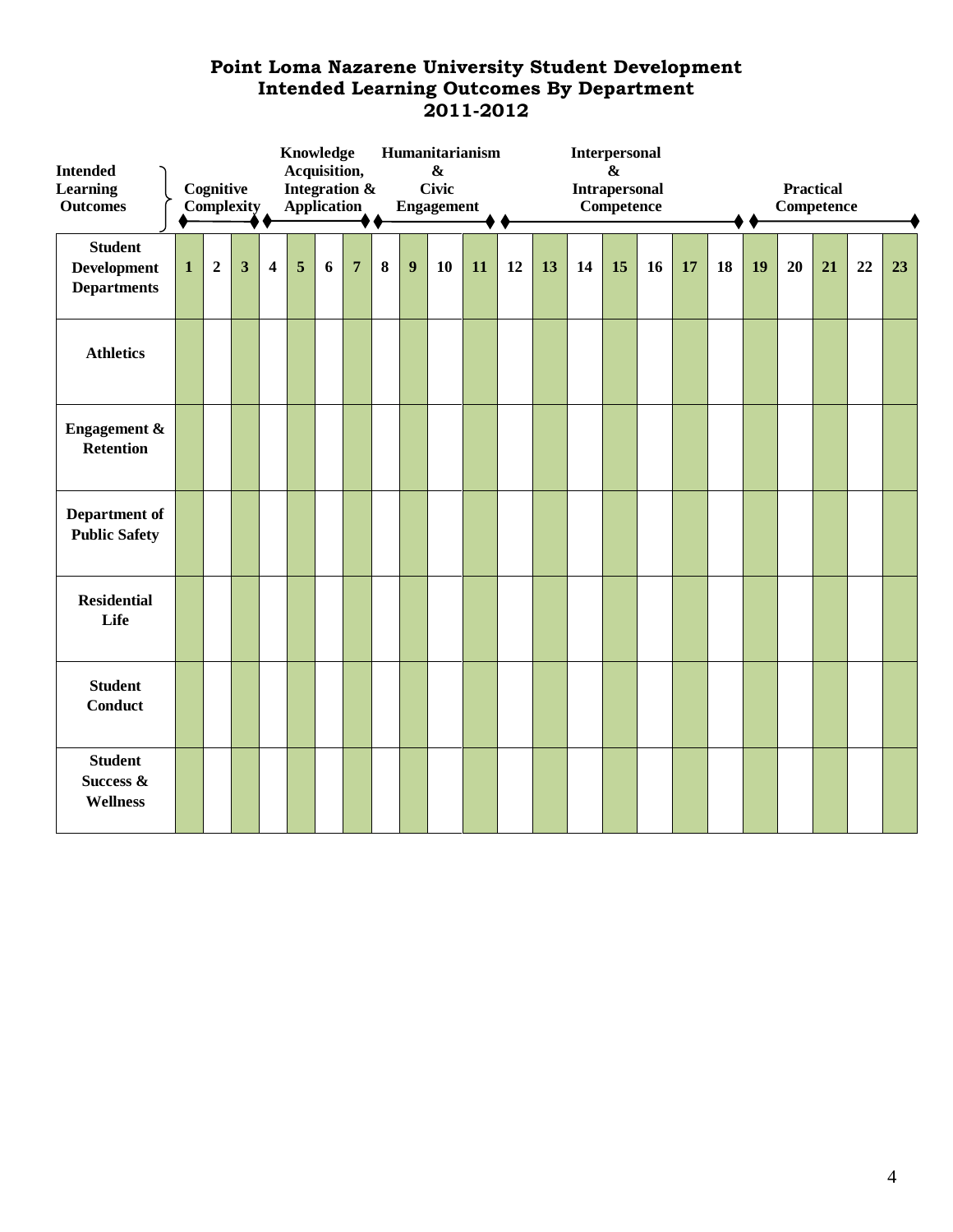# **Student Development Learning Outcomes Key**

#### **Cognitive Complexity**

- 1= Engage with others in constructive ways
- 2= Assess assumptions and considers alternative perspectives and solutions
- 3= Openness to new ideas and perspectives

#### **Knowledge Acquisition, Integration and Application**

- 4= uses experience and other sources of information to create new insights
- 5= seeks new information to solve problems
- 6= Makes connections between curricular and co-curricular learning
- 7= Engages in experiential activities in preparation for the workforce

#### **Humanitarianism & Civic Engagement**

- 8= A willingness to engage with individuals from a variety of abilities, cultures, ethnicities, and socio-economic backgrounds
- 9= Demonstrates capacity to engage with the complexities of daily life in the global community
- 10= Participation in service/volunteer activities
- 11= Participates in relevant governance systems

#### **Interpersonal/Intrapersonal**

- 12= Pursuit of knowledge is integrated with beliefs, values, and action
- 13= Manages conflict constructively
- 14= Gains holistic awareness of self (including emotional, social, occupational, physical, intellectual, and spiritual)
- 15= Practices self-efficacy
- 16= Works collaboratively with others
- 17= Demonstrates civility when engaged in controversy
- 18= Demonstrates that self-interest is balanced by a sense of social responsibility

#### **Practical Competence**

- 19= Sets and pursues individual goals
- 20= Speaks and writes coherently and effectively
- 21= Uses technology ethically and effectively
- 22= Demonstrates leadership skills
- 23= Demonstrates effective stewardship of resources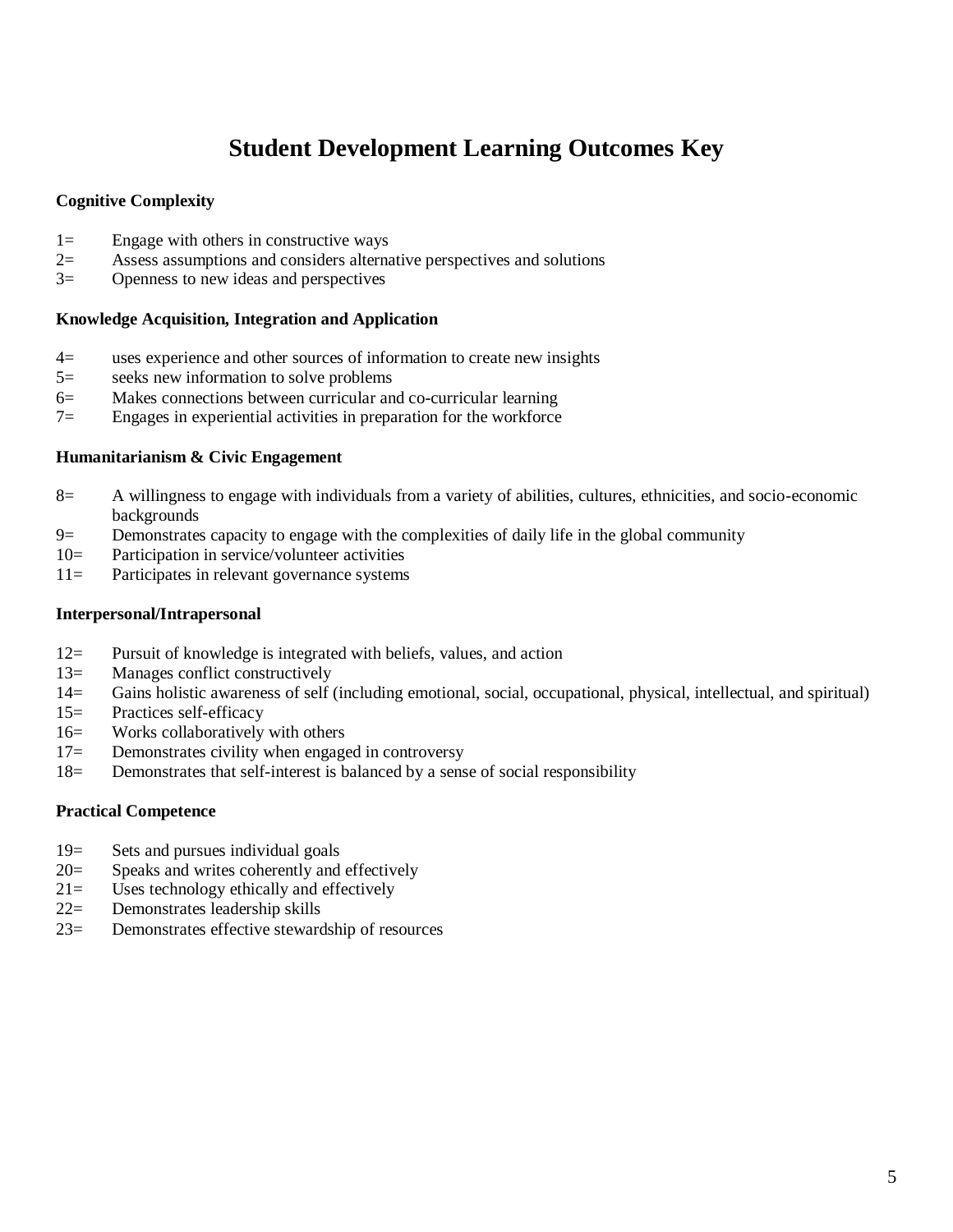

# **STUDENT DEVELOPMENT**

# **Residential Life and Student Conduct ANNUAL REPORTS**

**2011 - 2012**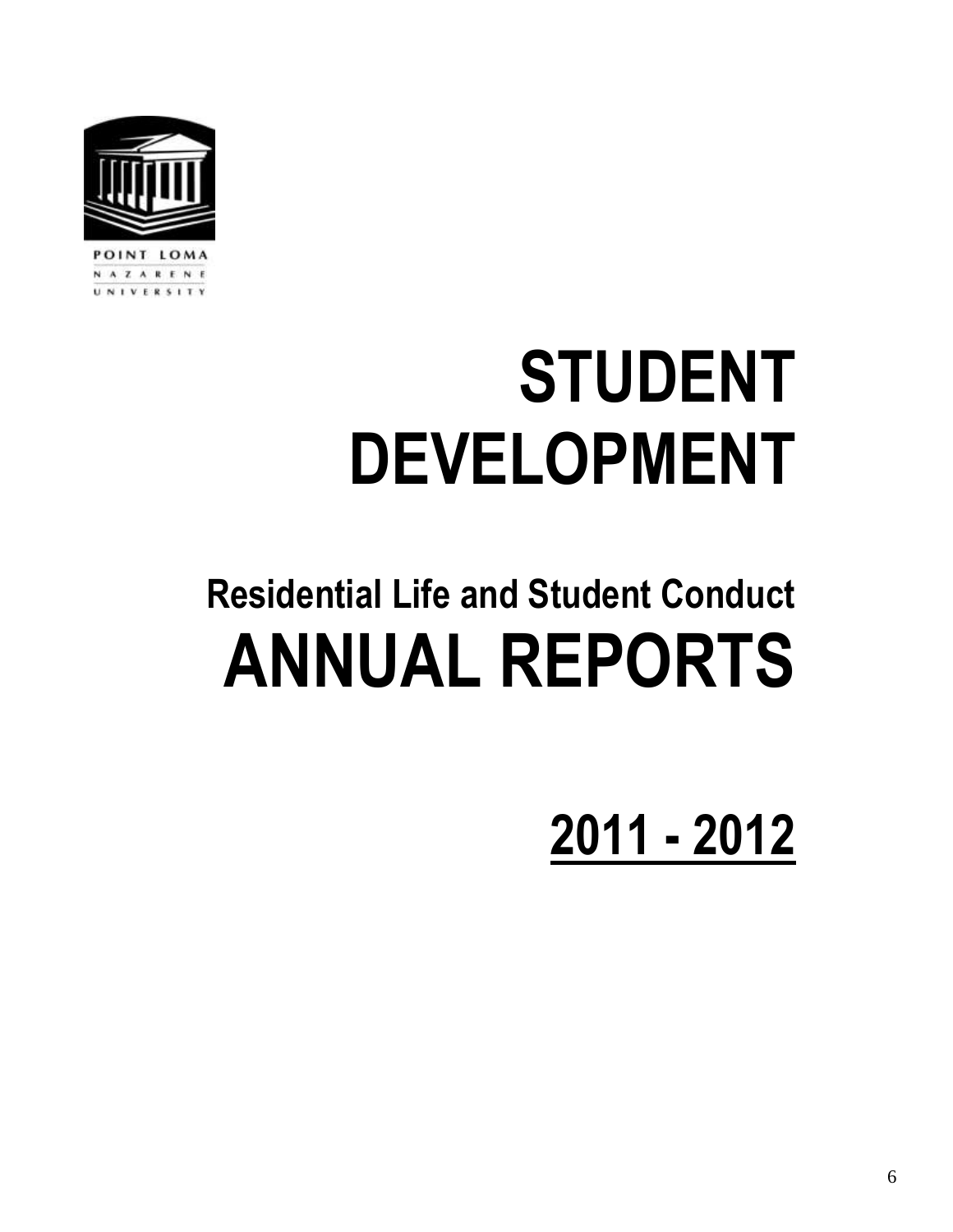# **Introduction & Summary Page from the Dean of Students and Director of Residential Life.**

The purpose of Residential Life at PLNU is to collaborate with students, faculty and staff to develop a Christ centered living, learning environment. Our values are as follows:

**Vital Christian Community.** We believe that the PLNU residence halls are an important place where we encounter the challenging and rewarding aspects of living in a Christian community.

Learning. As part of the PLNU experience, our priority on learning is based on the belief and understanding that living in the residence hall creates opportunities for holistic development. Through programming as well as the experience of community living, we are engaged and challenged on a daily basis.

**Training and Professional Development.** Our commitment to training and professional development is based on a pedagogy that utilizes best practices in higher education, established PLNU policy and procedure, the emerging experiences of all participants, as well as wisdom and insight from our Christian community.

**Collaboration.** We regularly look for opportunities to collaborate strategically and effectively with all members of the PLNU community.

Our report for the 11/12 academic year evaluates Student Conduct and Resident Assistant development. These two aspects of our work represent a significant portion of our time and investment of resources. A review of the reports indicate a high correlation to the mission, values, goals and aspirations of the university, the Office of Student Development, and the purpose and values of Residential Life.

In conjunction with this new reporting and evaluating mechanism, it is also clear from this report that the Office of Residential Life will benefit greatly from continued use of learning outcomes as a means to grow, shape and refine programs and efforts.

Respectfully submitted,

Jeff Bolster Dean of Students and Director of Residential Life PLNU Office of Spiritual Development September 19, 2012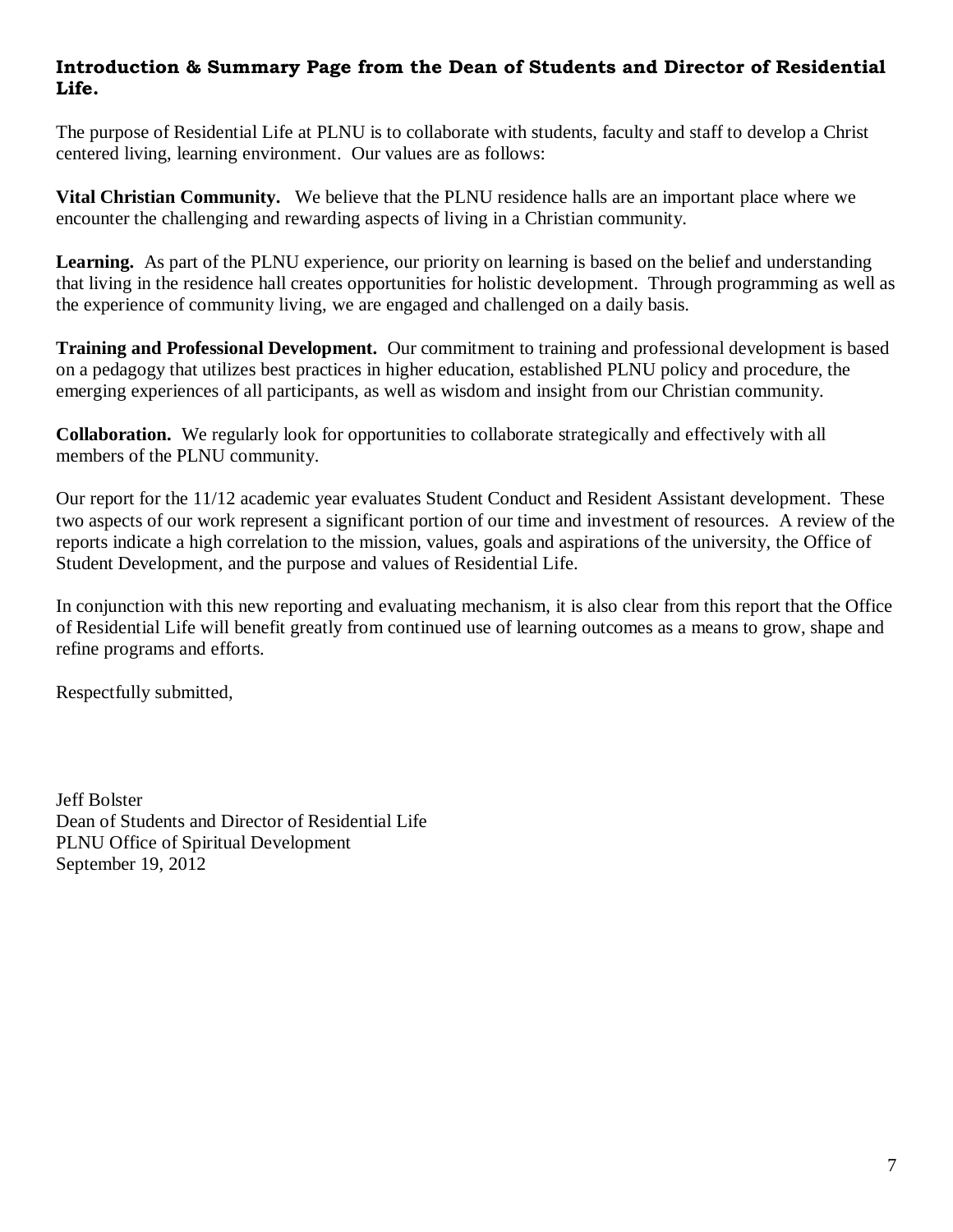# **Student Conduct Response Intended Learning Outcomes 2011-2012**

| <b>Intended</b><br><b>Learning</b><br><b>Outcomes</b> |   | Cognitive    | Complexity |              | Knowledge<br>Acquisition,<br>Integration &<br><b>Application</b> |              |                |   |   | Humanitarianism<br>&<br><b>Civic</b><br><b>Engagement</b> |    |    | <b>Interpersonal</b><br>x<br><b>Practical</b><br><b>Intrapersonal</b><br>Competence<br>Competence |    |    |    |             |    |    |    |                         |             |                         |
|-------------------------------------------------------|---|--------------|------------|--------------|------------------------------------------------------------------|--------------|----------------|---|---|-----------------------------------------------------------|----|----|---------------------------------------------------------------------------------------------------|----|----|----|-------------|----|----|----|-------------------------|-------------|-------------------------|
| <b>Student</b><br>Conduct<br><b>Response</b>          |   | $\mathbf{2}$ | 3          | 4            | 5                                                                | 6            | $\overline{7}$ | 8 | 9 | 10                                                        | 11 | 12 | 13                                                                                                | 14 | 15 | 16 | 17          | 18 | 19 | 20 | 21                      | 22          | 23                      |
| Developmental<br><b>Response Plan</b>                 | X | X            | X          | $\mathbf{X}$ | $\mathbf X$                                                      | $\mathbf{X}$ | $\mathbf X$    | X | X | X                                                         | X  | X  | X                                                                                                 | X  | X  | X  | $\mathbf X$ | X  | X  | X  | $\overline{\mathbf{X}}$ | $\mathbf X$ | $\overline{\mathbf{X}}$ |

# **Student Conduct Response Learning Outcomes**

# **Description**

When a student violates the Student Handbook, Residential Life responds in a way that creates opportunities for the student to take responsibility for his or her actions and grow from the experience in a holistic way.

This 21-day developmental response plan consists of parental contact, a meeting with the Resident Director, followed by a meeting with the growth plan team consisting of: the student's academic advisor, Resident Assistant, Resident Director, and Dean of Students. This team co-creates a growth plan with the student, outlining meaningful work to be completed prior to the closure meeting. The group re-convenes when the student completes the growth plan assignments; the student shares his or her learning throughout the process, and the incident is closed.

# **Cognitive Complexity**

- 1= Engage with others in constructive ways
- 2= Assess assumptions and considers alternative perspectives and solutions
- 3= Openness to new ideas and perspectives

The student is challenged to participate with the growth plan team to develop outcomes for his or her response. The growth plan team challenges the student to reflect on the incident and take other perspectives into account. During the meeting, the Resident Director and Resident Assistant share their perspectives of the incident and the impact that it had on them and the community. Upon the completion of the growth plan, the student is asked to reflect on the process and share what they have learned.

# **Knowledge Acquisition, Integration and Application**

- 4= uses experience and other sources of information to create new insights
- 5= seeks new information to solve problems
- 6= Makes connections between curricular and co-curricular learning
- 7= Engages in experiential activities in preparation for the workforce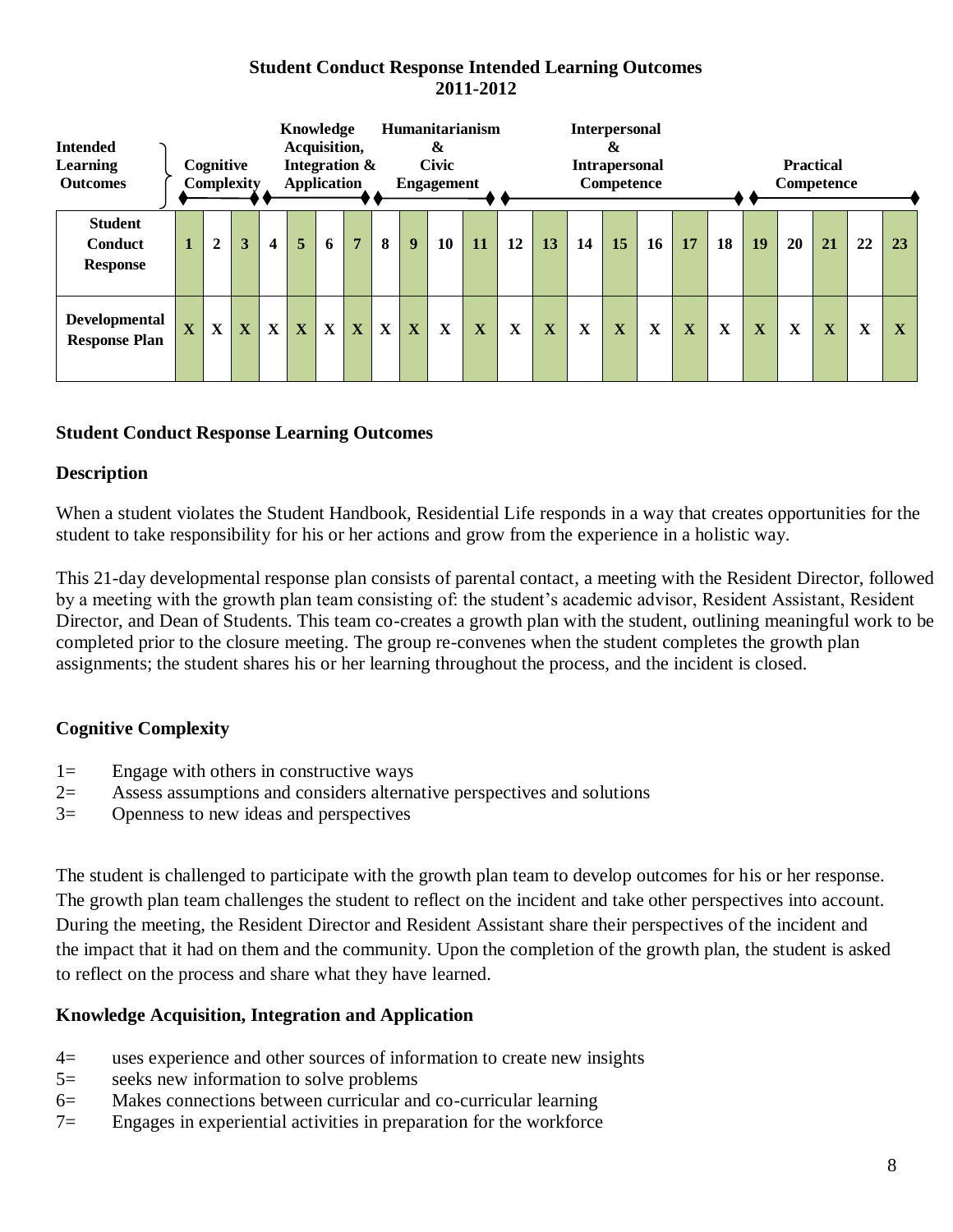During the Developmental Response Growth Plan, student are many times asked to read an article, a book, or attend a lecture, or ministry opportunity that would give the student insight into the lives of others, themselves and in turn gain a deeper understanding of their situation. Students must assimilate information, make connections between what they read or experience, as well as link curricular ideas and activities with what they are learning about themselves. The academic advisor brings insight from the classroom and the field that the student must grapple with as he/she works through the growth plan. Many times the growth plan incorporates work in the students' field of choice.

# **Humanitarianism & Civic Engagement**

- 8= A willingness to engage with individuals from a variety of abilities, cultures, ethnicities, and socioeconomic backgrounds
- 9= Demonstrates capacity to engage with the complexities of daily life in the global community
- 10= Participation in service/volunteer activities
- 11= Participates in relevant governance systems

Students work alongside campus leaders in co-creating an individualized growth plan that will encourage personal growth and greater understanding of their involvement in a greater community. As part of this, students are asked to look at the tension between their choices and how those choices impact the world around them. Through the process, students are engaged in a conversation that assists them in taking inventory of their life experiences, and are often challenged to be involved in a cross-cultural or new social experience such as; involvement in homeless outreach, Mexico ministry, or volunteering in an area where they have not yet had the opportunity. The intended outcome of such conversations is to encourage reflection on the part of the student and connect them to a more global perspective.

#### **Interpersonal/Intrapersonal**

- 12= Pursuit of knowledge is integrated with beliefs, values, and action
- 13= Manages conflict constructively
- 14= Gains holistic awareness of self (including emotional, social, occupational, physical, intellectual, and spiritual)
- 15= Practices self-efficacy
- 16= Works collaboratively with others
- 17= Demonstrates civility when engaged in controversy
- 18= Demonstrates that self-interest is balanced by a sense of social responsibility

The growth plan development process requires the student to engage in discussion with others about who they are and why they are at PLNU. He or she is then challenged to take this and make meaning from their experience. Often this is done by reflecting on reading articles, working with others in service oriented programs, or engaging in discussion with their Resident Director, Resident Assistant, Dean of Student, or faculty member. He or she is working alongside the same individuals who are creating the growth plan with him or her. At the end of this growth plan, the student is able to give and receive feedback on the process.

# **Practical Competence**

- 19= Sets and pursues individual goals
- 20= Speaks and writes coherently and effectively
- 21= Uses technology ethically and effectively
- 22= Demonstrates leadership skills
- 23= Demonstrates effective stewardship of resources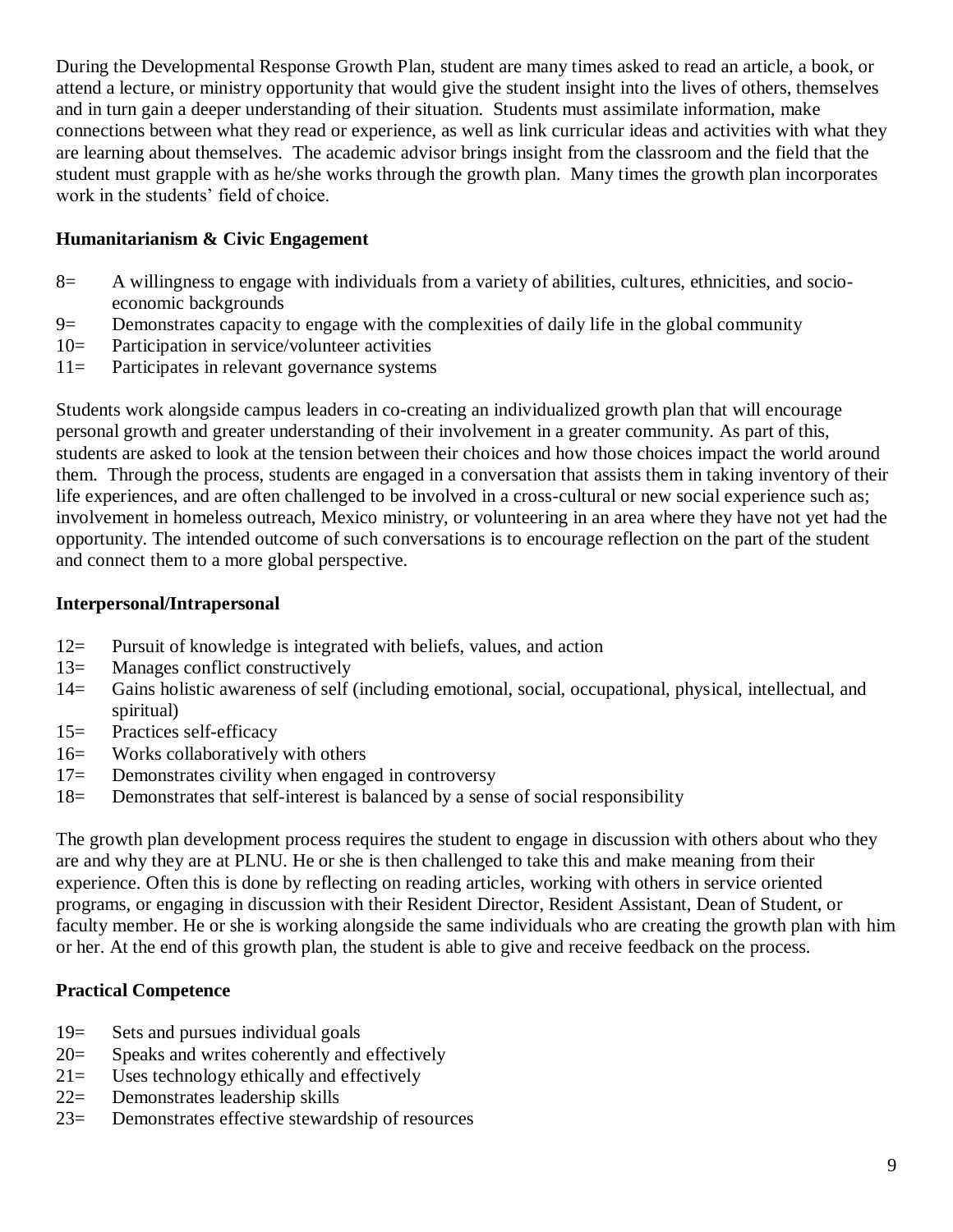Throughout this process, students inventory their strengths (from the formal Strengths quest testing that all students enter into) and where they have utilized those during their college experience in leadership opportunities. Students are encouraged to utilize university resources to research ideas and options for involvement, and are charged with the task of assimilating this information and their experience of the growth plan process into a summary paper.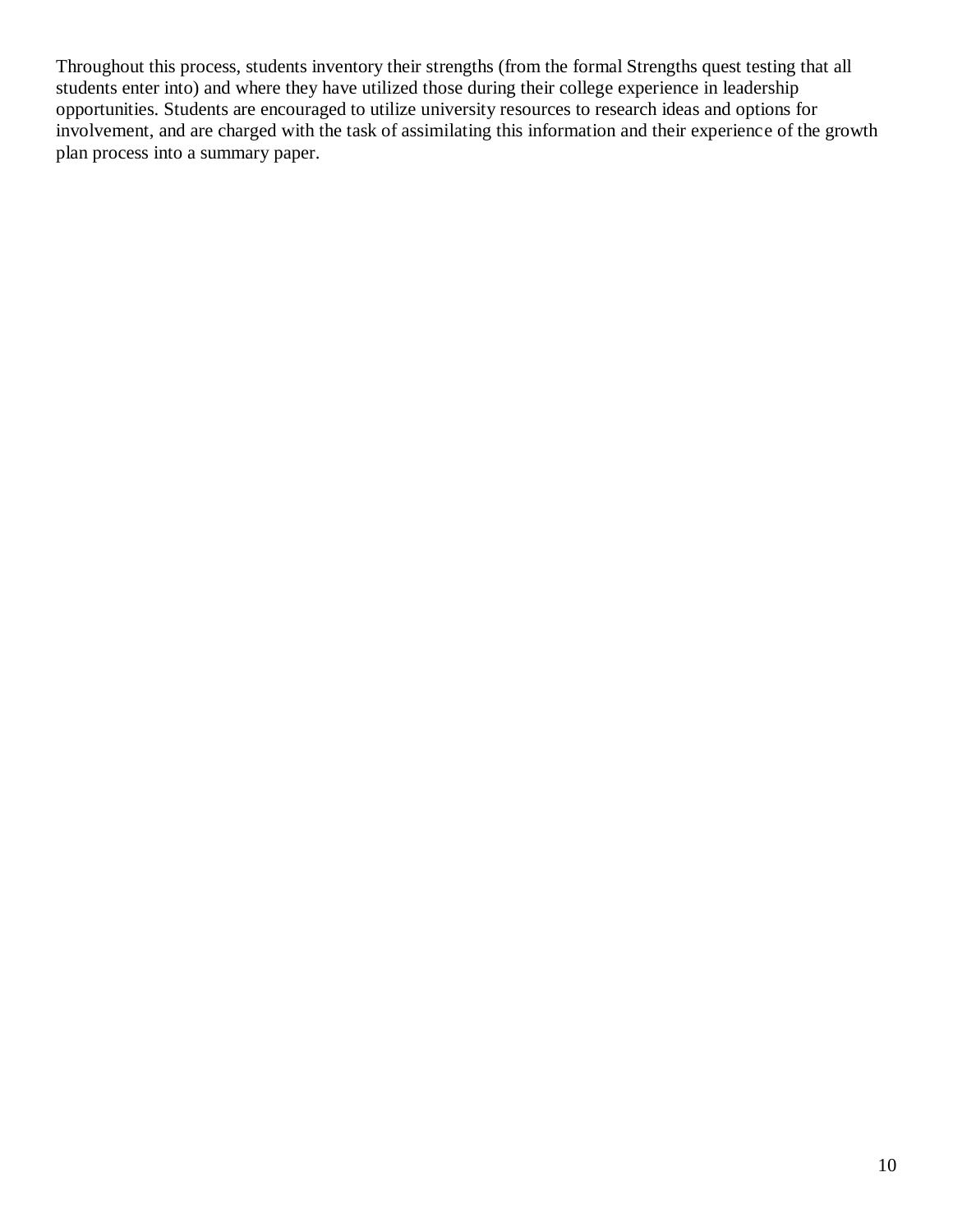# **Resident Assistant Development Intended Learning Outcomes 2011-2012**

| <b>Intended</b><br><b>Learning</b><br><b>Outcomes</b> |             | Cognitive      | Complexity |                         | Knowledge<br>Acquisition,<br>Integration &<br><b>Application</b> |              |                |   |   | Humanitarianism<br>&<br><b>Civic</b><br><b>Engagement</b> |    |             | <b>Interpersonal</b><br>&<br><b>Practical</b><br><b>Intrapersonal</b><br>Competence<br>Competence |             |             |           |           |             |             |    |           |    |             |
|-------------------------------------------------------|-------------|----------------|------------|-------------------------|------------------------------------------------------------------|--------------|----------------|---|---|-----------------------------------------------------------|----|-------------|---------------------------------------------------------------------------------------------------|-------------|-------------|-----------|-----------|-------------|-------------|----|-----------|----|-------------|
|                                                       |             | $\overline{2}$ | 3          | $\overline{\mathbf{4}}$ | 5                                                                | 6            | $\overline{7}$ | 8 | 9 | 10                                                        | 11 | 12          | 13                                                                                                | 14          | 15          | <b>16</b> | <b>17</b> | 18          | 19          | 20 | <b>21</b> | 22 | 23          |
| <b>Residential</b><br>Life<br>Programming             | $\mathbf X$ | X              | X          | $\mathbf X$             | $\mathbf X$                                                      | $\mathbf{X}$ | $\mathbf X$    | X |   |                                                           |    | $\mathbf X$ | X                                                                                                 | $\mathbf X$ | $\mathbf X$ | X         | X         | $\mathbf X$ | $\mathbf X$ |    |           | X  | $\mathbf X$ |

# **Resident Assistant Development Learning Outcomes**

# **Description**

Residential Life Programming encompasses all of the efforts that RDs and RAs make in partnering with our residents in creating a living environment that promotes holistic development. Programming occurs on various levels of community, including: all-campus, individual halls, individual floors/units/apartments, and one on one interaction between staff and residents. Also, programs are created in various formats. Passive programming is a format where a staff creates an experience for a resident that they can seek out individually and on their own time. Examples include an educational bulletin board or giving out a small gift during finals week of study snacks to each resident. Active programming is a format where a staff creates an experience with specific actions that are executed with that group of people during that time. Examples would include a floor going out to an all-campus event together or a hall hosting a beginning of the year kickoff party. Finally, programs are created with various goals in mind. Many programs focus heavily on community goals, where staff creates space for residents to interact and build long-lasting relationships. Residential life also values programs that have educational goals, where staff creates interactions that lead residents to think in new ways or acquire knowledge. Many of our programs have goals that intersect with both community and educational outcomes being met. The following report will highlight a range of programs that PLNU Residential Life accomplished and illustrate how learning outcomes were met during the 2012-2013 academic school year.

Create a description of the Res Life area that this part of the report covers.

# **Cognitive Complexity**

1= Engage with others in constructive ways

Residential Life helps others engage in constructive ways by facilitating social opportunities to build community. Examples of this are all hall competitions, educational forums, relationship panels, floor trips, prayer and worship nights, 1 on 1 intentional contact, creating hall esthetics, and ownership of their living space. In regards to these community events such as a residential hall competition event, students are broken up into teams and work together in positives ways to build character among one another. An example of this team bonding experience was at Hendricks Hall. At this event called *Hendricks Olympics*, an RA shared, "My students on my floor were able to talk to other students they had seen, but never really interested before. This event was allowed time for people to really get to know each other and build stronger friendships."

2= Assess assumptions and considers alternative perspectives and solutions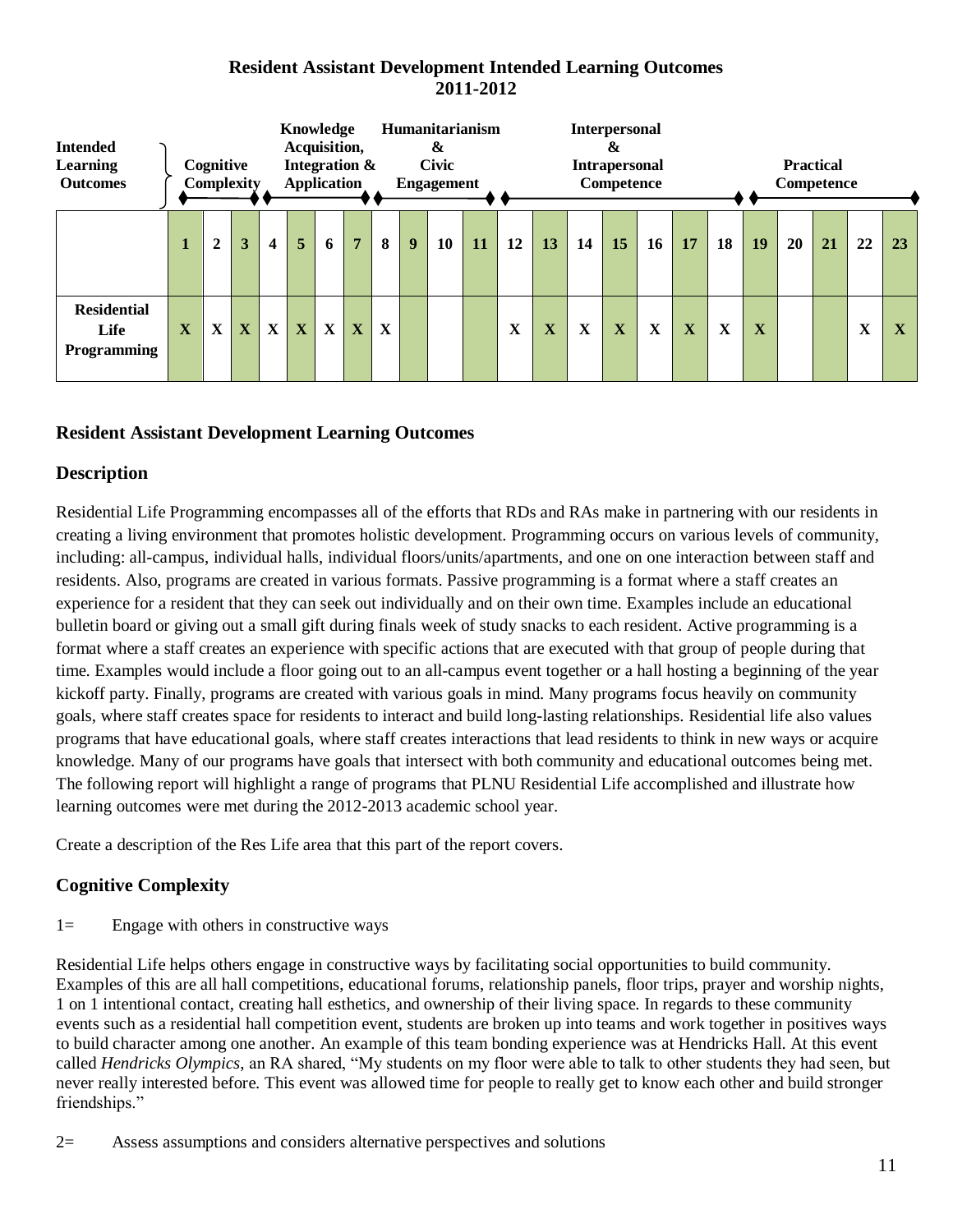Residential Life has creating programming intentionally to create space for alternative perspectives and solutions so that students would be challenged in their worldview and intellectual development. Examples of these are guest speakers, educational forums, all campus topical discussions, and upper cohort life application forums. One speaker this past year was Dr. Yarhouse who spoke on sexual diversity. An RA recently shared, "Me and my friends never really talk about Homosexual issues and how to deal with those who are homosexual. Although I am not gay, I have a new understanding on how to respect people for who they are… they are people, not on their life choices."

3= Openness to new ideas and perspectives

Residential Life programming creates opportunities for critical thinking and openness to new perspectives. An example of the diversity was chapel guest speaker Dr. Yarhouse who spoke on sexual diversity. His lectures informed the campus community on different perspectives on homosexuality and healthy ways to consider, interpret and articulate the topic. One male RA said in his weekly report to his RD, "My friends and I often talk about sex and sexual attraction. Not anything new on this topic. When Dr. Yarhouse spoke on gay and lesbian issues, I couldn't relate, but I did get a better understanding of the culture and how to respect people as people and especial as people needing love."

# **Knowledge Acquisition, Integration and Application**

4= uses experience and other sources of information to create new insights

Residential life programming uses experience and other sources of information to create new insights through many of our educational forum programming. For example, Nease Hall hosted two panels in spring semester; one was on sexuality and one was on relationships. They invited staff and faculty, including Hadley Wood, Laurie Mikolaycik, Sophie Callhan, and Michael Clark. The following quote is from a Nease West RA on 2/2/2012 about interaction she had after these panels, "I talked to Amanda a lot about her relationship with Billy. I also had a great conversation with Becca and Domonique following up about the Nease Sex Talk and we discussed a lot of questions they had." Another great example is the farmer's market trip the RD of Nease, Sara Morrill, hosted. She took several freshman women to the Ocean Beach farmers market, helping our freshman expand their experiences beyond campus and into the community. Finally, one of the best educational programs we provided this year was the "Life after Loma" forum series that our upper cohort halls hosted. See domain 6 for more details on that program.

#### 5= seeks new information to solve problems

Residential life assists residents in seeking new information to solve problems by providing opportunities that intentionally meet specific development needs. For the lower cohort, many RDs utilize the roommate contracts for the residents to utilize as they navigate learning how to live in the close proximity of another peer. When room draws approached this year, each residence hall hosted an information night in order to help their residents understand the specific workings of the room draw housing process. Also many of our RAs spend their time making intentional contact with their residents one on one, where certain emotional and family issues arise in conversation. Many times this leads our staff to resource our residents to the counseling services in the wellness center. The following is a quote from an RA report concerning a student that was having issues with boundaries with her mother, "Amanda Mitchell's mom came to talk to me on Saturday morning after talking with Kayleigh *(the RD)* and I was able to help calm her down and reassure her about Amanda's well-being at school. She thanked me and hugged me afterward. She also sent me a message on facebook the next day thanking me again and said that she felt better after talking with me." This resident eventually ended up seeking more counseling on the situation. This is one of many examples of how our residents seek our information from our staffs.

6= Makes connections between curricular and co-curricular learning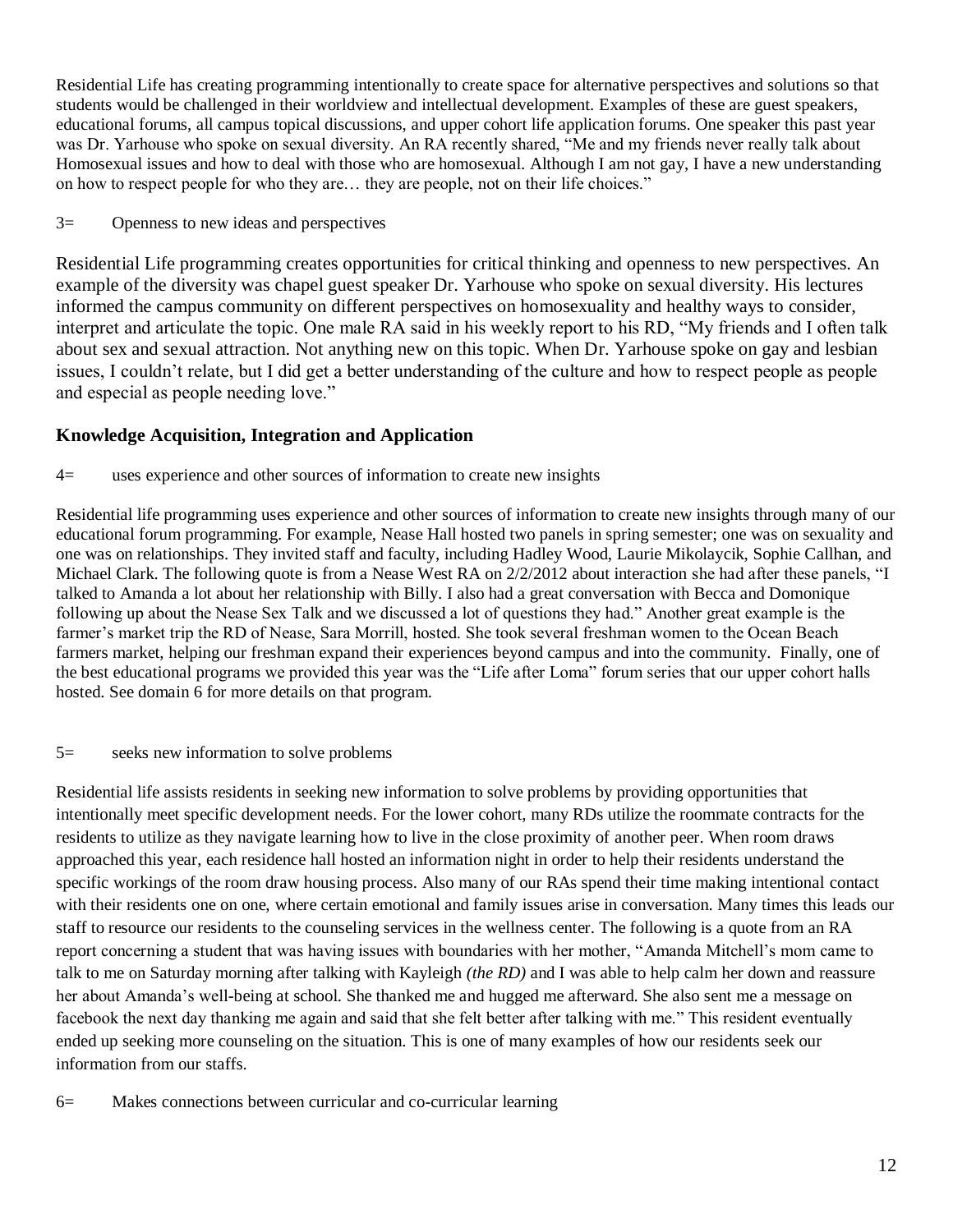Residential life makes connections between curricular and co-curricular learning through inviting faculty and staff into our programming efforts. The upper cohort hosted a series forum called Life After Loma. The first forum was to provide financial advice for juniors and seniors who were planning for the complexities of paying rent, tracking a budget, and paying of loans after graduation. The second forum focused on general wisdom and advice from speaker Bob Goff on how to embrace life to the fullest in light the dreams that will be pursued with the knowledge they had know acquired in school. Also this year, Brian Becker went throughout many of the male residential living areas in an effort to recruit more male participants in our international short-term missions program, Loveworks. Brian's availability helped some residents to be more open to a new experience that would stretch what they had learned in and outside of the classroom through a multicultural, international experience. In addition, one of the most significant partnerships residential life made this year was with faculty in hosting book clubs for *The Immortal Life of Henrietta Lacks*. Students and professors read through this book together and gathered weekly in the residence hall to discuss the ethical questions the reading brought forth.

#### 7= Engages in experiential activities in preparation for the workforce

Preparing for the workforce largely occurs in the classroom setting with the acquisition, processing, and practical application of academic knowledge. In the residential life setting, our experience proves that much of our time is spent in preparing residents for the workforce through for character development and interpersonal skills. Our RAs spend time working with residents in building strong community through social programming. Examples include a freshman floor taking the shuttle to Mission Valley AMC theaters to catch a movie, or a group of senior apartments in Flex who gather together for dinner at the ARDs apartment. The most significant place this kind of development has taken place has been in roommate mediation. When conflict arises between roommates, the roommate conflict process begins with the roommates having to discuss together the problem. If they find no common ground, the RA is invited in as a mediator. If at that point no agreement is found, then the RD is also invited in as a mediator. This process teaches our residents how to healthily confront others. The following is a quote from an RA report that highlights a portion of this process, "My highlight was that Nicole talked with her roommate Ashley about boundaries for the room (regarding lights, late night skype and phone calls in the room, etc.) on Tuesday night. Nicole brought the issue to me and I told her she needed to discuss it with Ashley because they had never talked about it. Nicole jokingly said, can't you just tell her and I said no. Nicole was telling me that she always avoids conflict and that she thought she would throw up if she confronted Ashley. I told her that God cares more about her character than her comfort and that if she went into the conversation with a calm attitude of love she would be fine. She seemed really against it, but later that night, I was studying in the hallway and heard the end of their conversation about it. I talked to Nicole after and she thanked me for pushing her just a little bit. She said she knows God has been giving her opportunities to work on her fear of confrontation and she has been ignoring it so she appreciated my push. The conversation went well and they both said at the end of the conversation that they feel like they have a clean slate.  $\mathbb{O}$ "

#### **Humanitarianism & Civic Engagement**

8= A willingness to engage with individuals from a variety of abilities, cultures, ethnicities, and socio-economic backgrounds

Residential Life and its programming have engaged with students on a variety of levels to bridge the gap between conversations lacking in ethnic and social diversity. We have achieved this by providing healthy opportunities of interaction through floor level community meals. In this example the RA and his students bought pizza for an autistic student for his birthday. Although most of the student on that floor had never had interactions with someone with Asperger syndrome, it was an opportunity for students to be open to others who are different than they are. RA Luke from a predominately male residential hall said in one of his weekly reports, "My guys on my floor never really interacted with Vicente, my autistic student. Vicente is mostly shy, and works almost every night. This opportunity to just sit down and have pizza as guys and just hang out took away any stigma of what autism is about. We all began to see Vicente like a brother and from that moment on, we have seen Vicente more on the hall."

#### **Interpersonal/Intrapersonal**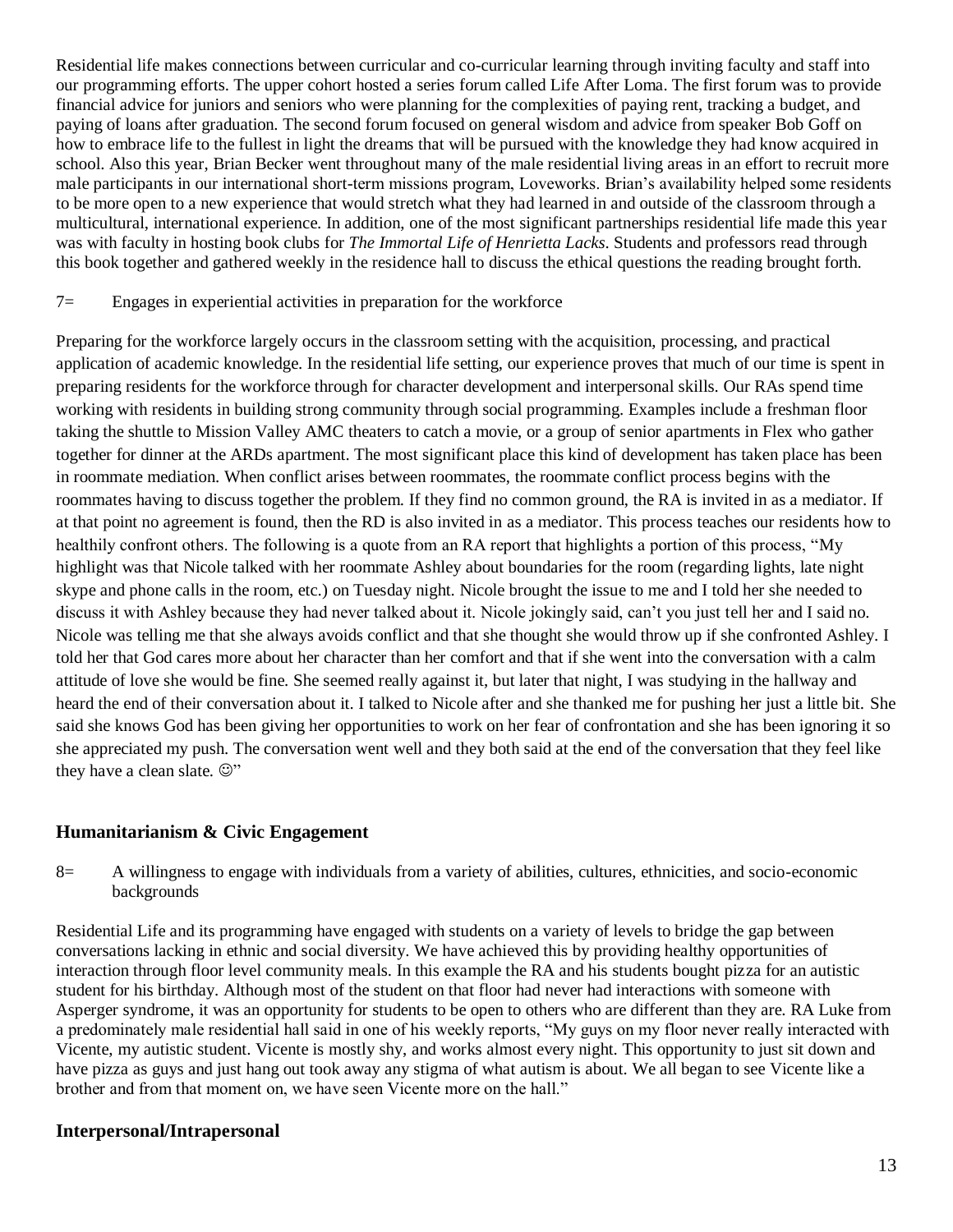#### 12= Pursuit of knowledge is integrated with beliefs, values, and action

Residential Life Programming assists students in integrating their pursuit of knowledge with beliefs, values and actions through one on one contact, modeling within our events, and floor programs. Through one on one contact with students, Residential Life Staff have the opportunity to come alongside students who are struggling to decide what they believe, what they value, and how they will live their lives. Residential life staff use passive programming by intentionally connecting with students and seeking out opportunities to discuss where students are at in their beliefs, values, and actions. A second way that Residential Life Programming is pursuing this domain is through modeling at events. Residential Life Staff intentionally plans events that model the integration of the pursuit of knowledge with beliefs, values and actions. One example of this is panel discussions that are hosted by Residential Life to help students process and engage with issues that they are facing such as: life after college, sexuality, homosexuality, relationships, and body image. These panels encourage students to integrate their pursuit of knowledge with their beliefs, values and actions. Finally individual floor programs also assist students in integrating their pursuit of knowledge with their beliefs, values, and actions. These floor programs have included prayer meetings, worship nights, discussion groups, book groups, and times to get together for meaningful conversations with residential life staff as well as other staff and faculty members of PLNU.

#### 13= Manages conflict constructively

The purpose statement of Residential Life is, "to partner with our residents in creating a living environment that promotes holistic development." This is a broad purpose that certainly encompasses the learning outcome of students managing conflict constructively. The Roommate Conflict Process is a residential life program that empowers students to manage conflict constructively. Provided that the conflict situation does not violate any part of the student handbook, the student is required to attempt to address the conflict with their roommate without involvement from the Residential Life Staff. If the student makes an attempt at resolving the conflict and the problem persists then a Resident Assistant will intervene to mediate the conflict. This mediation will require the participation of both roommates as they seek a living agreement that will resolve the differences that are causing a conflict. This process involves each party sharing their side of the story without being interrupted and working together to find a resolution. If the conflict persists after this intervention meeting, the students will meet with the Resident Director who will listen to the students about the conflict and write up an agreement that both students will sign as a contract of expectations. If the conflict persists and the students have gone through the entire Roommate Conflict Process, the Resident Director may decide to facilitate a room change. The emphasis in this process is on helping students learn to manage conflict constructively and independently so that they will be better prepared for conflict situations in the future.

#### 14= Gains holistic awareness of self (including emotional, social, occupational, physical, intellectual, and spiritual)

Residential Life Programming is designed to promote a healthy awareness of self within the students of PLNU. This is accomplished through programs that involve the whole person as described below: Physical- yoga and yogurt, Hendricks Olympics, and Wiley Games; Intellectual- study groups or study break snacks; Spiritual- prayer meetings, worship nights, and One on One Conversations between students and Residential Life Staff; Occupational- One on one conversations with Residential Life Staff; Emotional- One on one support and counsel with Residential Life Staff, debriefing broad forums towards counseling opportunities with individual students; Social- Most of our programs promote a healthy social life by providing a safe space to interact with other students; some examples include The Nease Fiesta, Finch/Wiley Fiesta, Hall Christmas Parties, and programs centered around gathering students to create community.

#### 15= Practices self-efficacy

The practice of self-efficacy is promoted through Residential Life Programming in many ways that vary across the lines of gender, cohort, and residence hall. In all residential life programming there is the interventions that happens at the one on one level where Residential Life Staff intervene in a student's life to speak value, worth, and sense of self into the heart and mind if a student who may be dealing with a variety of challenges (cutting themselves, eating disorders, body image struggles, etc.). On a broader programming scale, residential life also promotes self efficacy through Residential Life Staff creating spaces for affirmation, be it a meeting focused around affirmation, a note box that affirms the qualities of each student, or simply praising a student for a job well done. As students journey through their time at PLNU the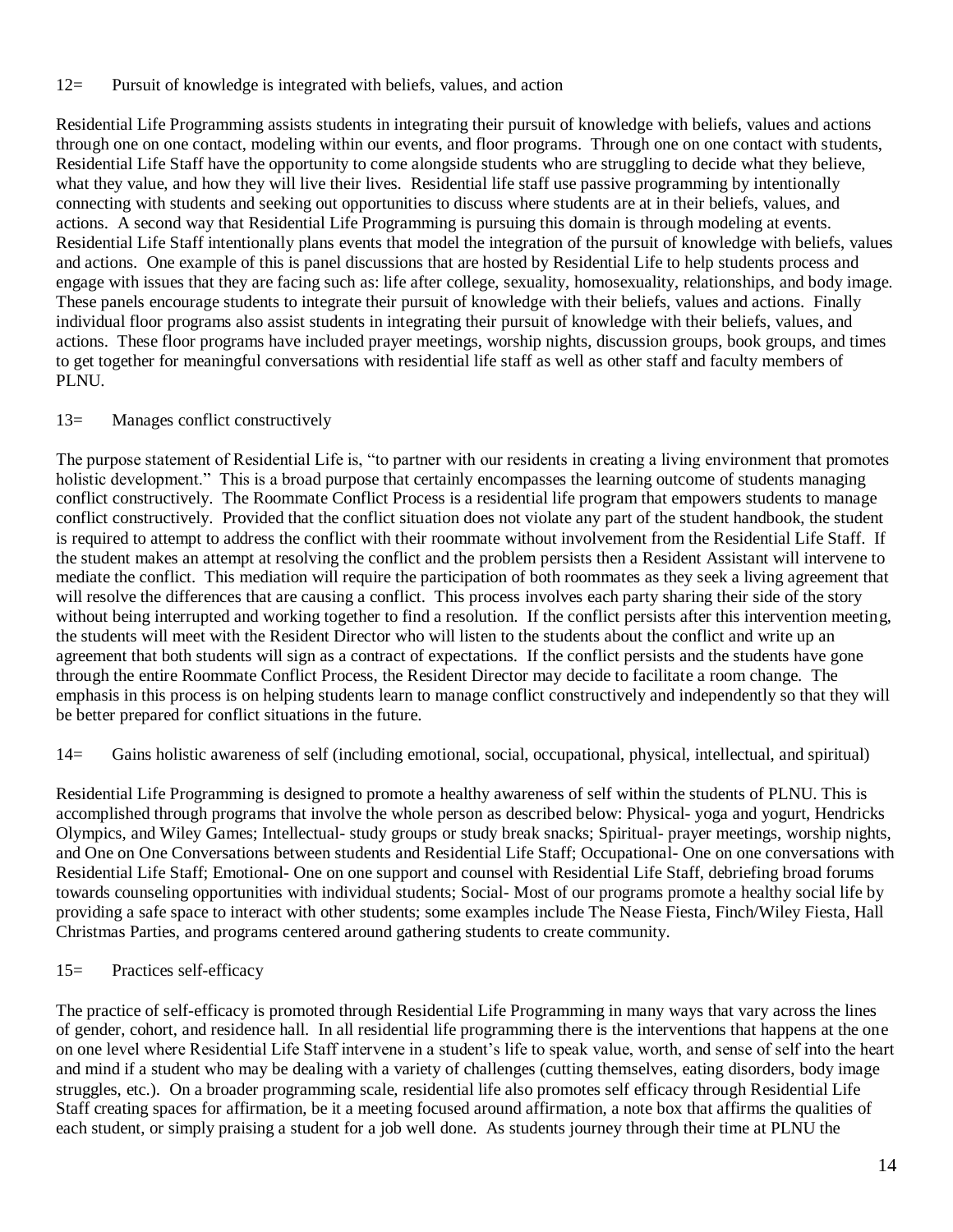programming evolves from community and social base building, to helping students make decisions for the direction of their life, to helping students make healthy choices and positive movement towards graduation, and finally assisting students with the realities of life after college and equipping them for the things that they will face. In these varied programs and approaches, Residential Life Programming promotes students self efficacy.

16= Works collaboratively with others

Residential Life Programming encourages students to work collaboratively with others in a variety of ways. In floor programming students are forced to work together and collaborate along lines of hall décor, physical competitions, group hikes where students must work together as a team and other events where students collaborate with Residential Life Staff to help promote and execute the program. Another type of hall programming that promotes student collaboration is when Residential Life hosts other departments to come and share about opportunities that they offer for students to work collaboratively with others. Some of these opportunities include LoveWorks short-term mission trips and internships, study abroad opportunities, and sustainability to encourage students to work collaboratively for the good of the environment.

#### 17= Demonstrates civility when engaged in controversy

Residential Life Staff often engage with students along the lines of controversial issues such as: sexuality, homosexuality, different theological perspectives, poverty, and environmental responsibility among others. Within this engagement Residential Life Staff seek to provide students with tools for thinking about controversial topics and relating with others in a tone of respect where differing viewpoints are valued. The programming that happens along the lines of controversy is often on the one on one level with residential life staff and students, but there are situations that have arisen where all hall or all campus programming has been more appropriate. One example is that Dr. Yarhouse was invited to PLNU in the 2011/2012 year to give students tools and conversation starters around the topic of sexuality and homosexuality. The large group gatherings to interact with Dr. Yarhouse were Student Development Programming, but many in the Residential Life Staff, took the opportunity to offer a smaller forum for discussion where students could wrestle with the topics and learn to act civilly when engaged in controversy around the themes of sexuality and homosexuality. As a result of these programs from Student Development and Residential Life, students were equipped to demonstrate civility when engaged in controversy.

#### 18= Demonstrates that self-interest is balanced by a sense of social responsibility

Once again the Residential Life Statement of Purpose is "to partner with our residents in creating a living environment that promotes holistic development." At the core of Residential Life's purpose is the desire for students to learn to interact and live together in a healthy community. Along these lines students are forced to interact with others on a daily basis following the guidelines set out for them by Residential Life. Residential Life has set out many explicit guidelines, rules, and codes of conduct that help students to balance their self interests and social responsibility. Some of these include the PLNU Community Living Agreement, Quite Hours, PLNU's Alcohol and Substance Use Policy, Open House Hours, and expectations in regards to Sustainability and the Environment. In these ways among others, Residential Life Programming comes alongside students to shape them into people who demonstrate that their self-interest is balanced by a sense of social responsibility.

# **Practical Competence**

19= Sets and pursues individual goals

Through our RAs having daily contact with our residents, they are trained to challenge their peers and talk through their choices and what direction they are headed. The weekly RA report asks the RA to describe meaningful contact the RA had in the past week. The following quotes are responses that shows who this learning outcome is accomplished daily: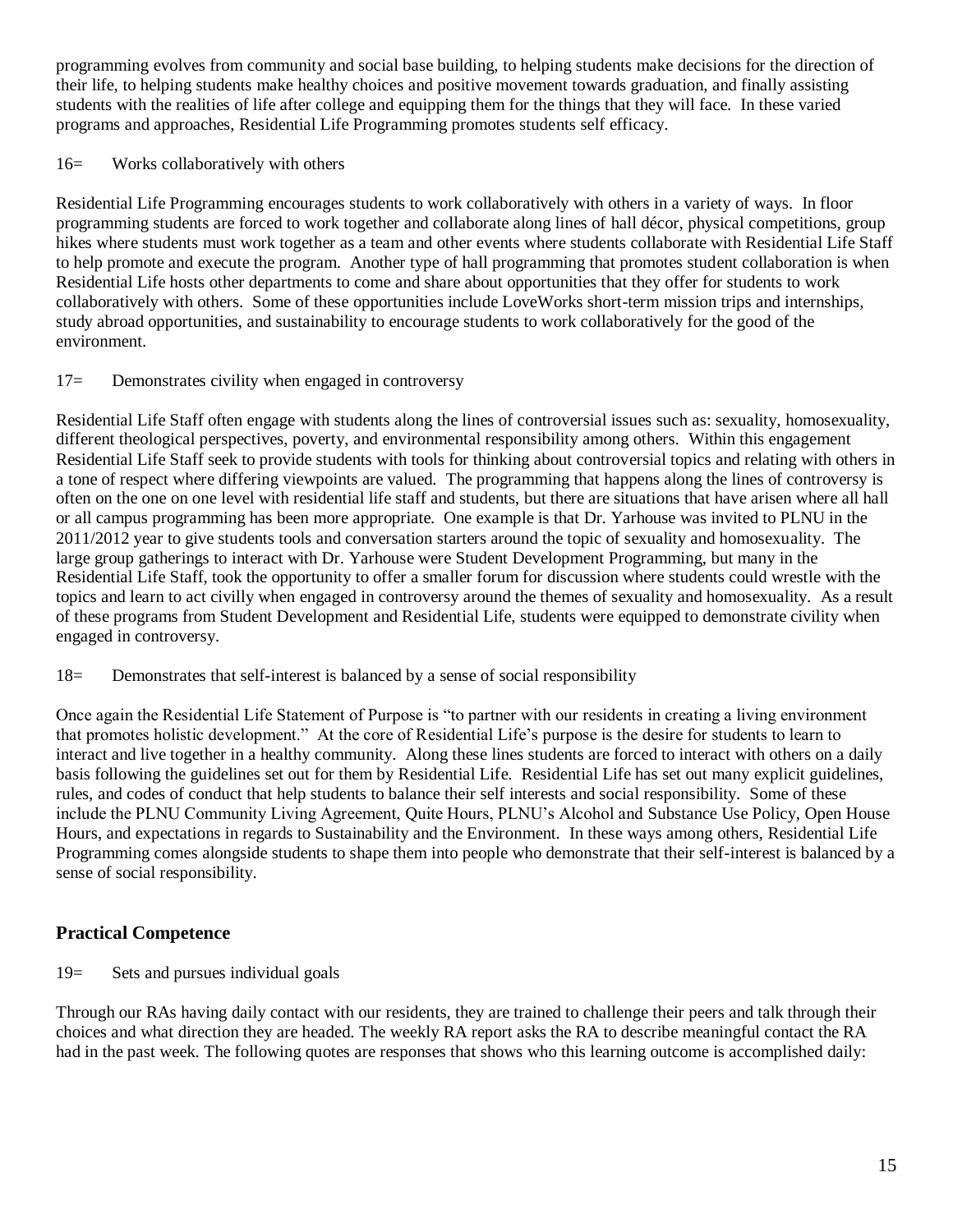3/2/2012 "I was able to chat and pray with Bronwyn which was awesome! I still need to talk to her about where she would like to work though (I haven't forgotten). I had a good talk in the bathroom with Jill. Also, I had a quick chat with Bri and we were just able to share what was going on quickly so I know how to pray for her."

2/20/2012 "There wasn't much this week, but I got to visit with Elise and Alyson this week talked about nursing and all the stuff going on. Then Michal came to me just needing to talk and unload a little so it ended up turning into a three hour talk about how to take care of ourselves. It was really great. Otherwise nothing much, unless I can call Kasey a resident and say that we had a lot of good one on one time this week, she even came and napped in my room while I worked on my project."

2/8/2012 "This past week, I got to have breakfast with Kirtstyn and Masey. It was really nice to talk to them and see their plans for next year. "

11/7/2012 "Had a heart to heart with Emily Gardner about weight issues"

22= Demonstrates leadership skills

Residential Life programming has demonstrated leadership skills through the entire process of RA development. RA's empowers residents to help lead floor programming throughout the year, managed conflict, helped residents come along side one another, and carried out rules and policies. RA's enforce quiet hours, community living agreements, and enforce open hall visiting hours. In April, 2012 one RA was greeted at 1am by one if his students on his floor. That student who greeted him was intoxicated. That RA had to make a leadership decision. Would he call the RD, or just let the student slide? That night, the RA called the RD and at the end of a growth plan the RD, Dean of students, and faculty advisor, saw an amazing increase of maturity in the student who drank. Although grow did not happen overnight, the process of 3-4 weeks gave the RA and student time to talk, work together in the growth plan, and see new perspectives. Another RA who writes in his weekly report shares this about leadership to his RD: "Last night I had to tell Cameron to turn off his radio. It was so loud and most of us on the floor couldn't even study. It sucked that I had to tell him to turn it down or I'd have to fine him, but in the end we worked it out." Situations like these happen frequently in both male and female residential halls and not limited to cohort. Learning follow through and leadership for RAs is almost an everyday opportunity.

#### 23= Demonstrates effective stewardship of resources

Residential Life demonstrates effective stewardship in its programming by promoting sustainability. Examples of this are creation care week, community gardening, green fund initiative, recycling awareness, and water waste. In regards to practice a stewardship of our resources and minimizing waste, each residential hall is equipped with purified water stations that allow students to use their own water bottles.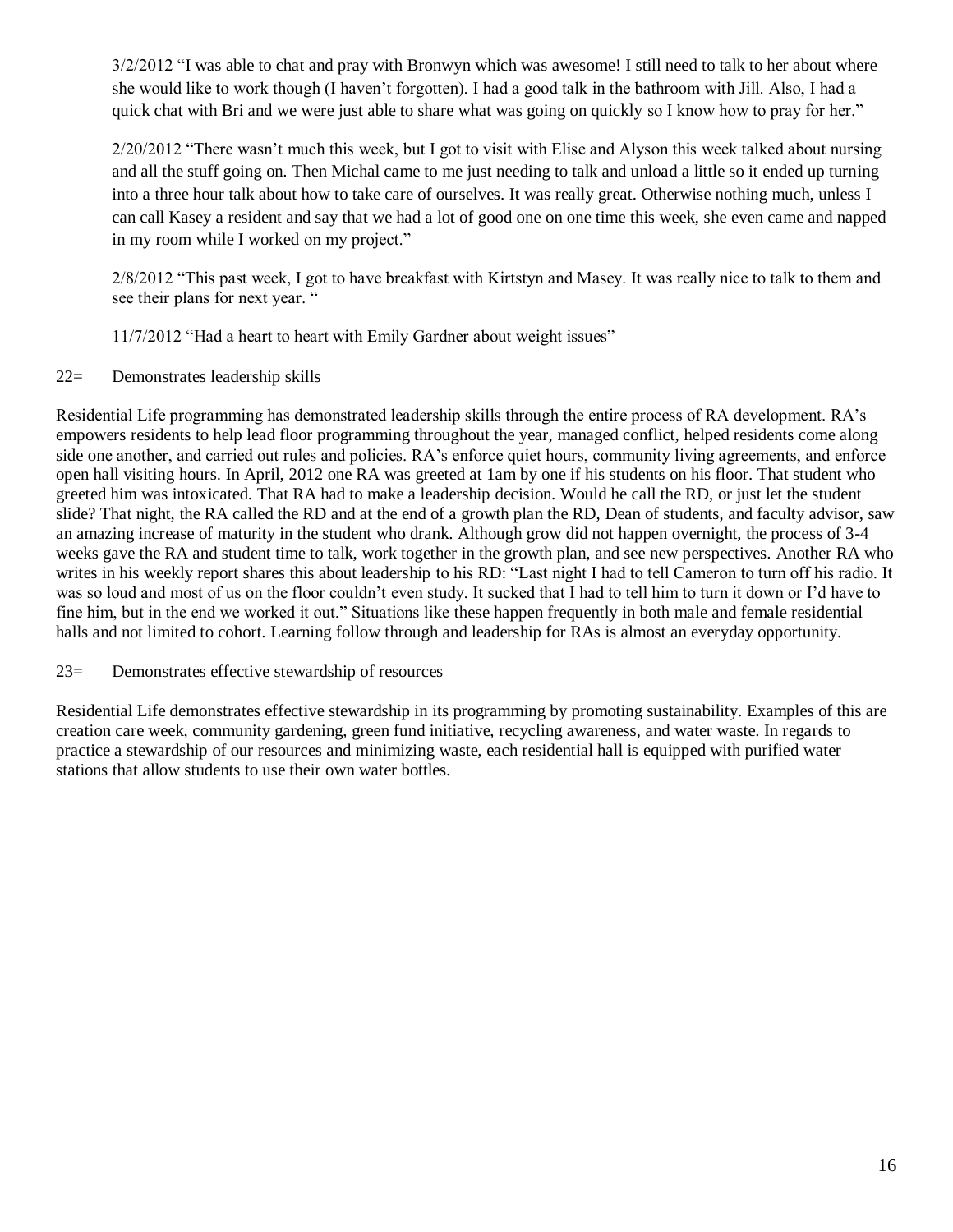### **Resident Assistant Development Intended Learning Outcomes 2011-2012**

| <b>Intended</b>                      |              | Knowledge<br>Humanitarianism<br><b>Interpersonal</b><br>Acquisition,<br>$\boldsymbol{\&}$<br>$\mathbf{\&}$ |              |                         |                         |             |                         |              |                  |                   |    |             |             |             |                      |             |                         |             |                   |                  |             |              |              |
|--------------------------------------|--------------|------------------------------------------------------------------------------------------------------------|--------------|-------------------------|-------------------------|-------------|-------------------------|--------------|------------------|-------------------|----|-------------|-------------|-------------|----------------------|-------------|-------------------------|-------------|-------------------|------------------|-------------|--------------|--------------|
| <b>Learning</b>                      |              | Cognitive                                                                                                  |              |                         | Integration &           |             |                         |              |                  | <b>Civic</b>      |    |             |             |             | <b>Intrapersonal</b> |             |                         |             |                   | <b>Practical</b> |             |              |              |
| <b>Outcomes</b>                      |              | Complexity                                                                                                 |              |                         | <b>Application</b>      |             |                         |              |                  | <b>Engagement</b> |    |             |             |             | <b>Competence</b>    |             |                         |             | <b>Competence</b> |                  |             |              |              |
|                                      |              |                                                                                                            |              |                         |                         |             |                         |              |                  |                   |    |             |             |             |                      |             |                         |             |                   |                  |             |              |              |
| RA<br><b>Development</b>             | $\mathbf{1}$ | $\overline{2}$                                                                                             | 3            | $\overline{\mathbf{4}}$ | 5                       | 6           | $\overline{7}$          | $\bf{8}$     | $\boldsymbol{9}$ | 10                | 11 | 12          | 13          | 14          | 15                   | 16          | 17                      | 18          | 19                | 20               | 21          | 22           | 23           |
| <b>August</b><br><b>Training</b>     | $\mathbf X$  |                                                                                                            |              | $\mathbf X$             |                         |             |                         |              |                  |                   |    |             |             |             |                      |             |                         |             |                   |                  |             |              |              |
| RA/RD 1 on 1                         | $\mathbf{X}$ | X                                                                                                          |              | $\mathbf X$             | $\mathbf X$             | $\mathbf X$ | $\mathbf X$             |              |                  |                   |    | $\mathbf X$ |             | $\mathbf X$ |                      |             |                         |             | $\mathbf X$       | $\mathbf X$      |             |              |              |
| <b>Hall Staff</b><br><b>Meetings</b> | $\mathbf X$  |                                                                                                            |              |                         | $\overline{\mathbf{X}}$ |             | $\overline{\mathbf{X}}$ |              |                  |                   |    |             | $\mathbf X$ |             |                      | $\mathbf X$ | $\mathbf X$             |             |                   |                  |             | $\mathbf X$  | $\mathbf{X}$ |
| All RA<br><b>Meetings</b>            | $\mathbf X$  | $\mathbf{X}$                                                                                               |              |                         |                         |             |                         |              |                  |                   |    |             |             |             |                      | $\mathbf X$ |                         |             |                   |                  |             |              |              |
| <b>Cohort</b><br><b>Meetings</b>     | $\mathbf{X}$ |                                                                                                            | $\mathbf X$  | $\mathbf X$             |                         |             |                         |              |                  |                   |    |             |             |             |                      | $\mathbf X$ |                         |             |                   |                  |             |              |              |
| <b>Family Groups</b>                 | $\mathbf X$  | X                                                                                                          | X            |                         |                         |             |                         | $\mathbf X$  |                  |                   |    |             |             | $\mathbf X$ |                      |             |                         |             |                   |                  |             |              |              |
| <b>Community</b><br><b>Building</b>  | $\mathbf{X}$ | $\mathbf X$                                                                                                | $\mathbf{X}$ |                         |                         | $\mathbf X$ | $\mathbf X$             | $\mathbf{X}$ |                  |                   |    | $\mathbf X$ | $\mathbf X$ |             | $\mathbf{X}$         | $\mathbf X$ | $\overline{\mathbf{X}}$ | $\mathbf X$ | $\mathbf X$       |                  | $\mathbf X$ | $\mathbf{X}$ | $\mathbf{X}$ |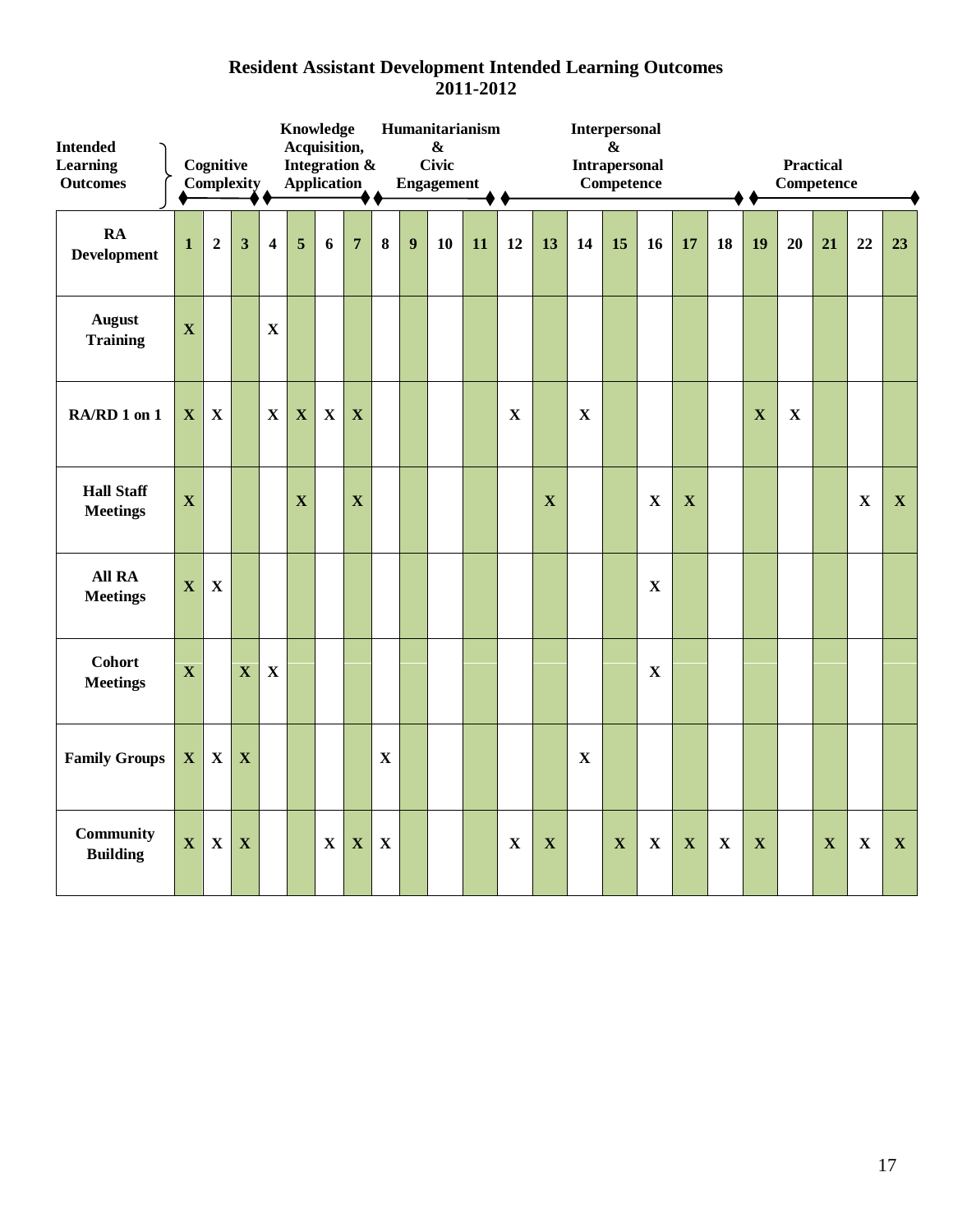### **Resident Assistant Development Learning Outcomes**

#### **Description**

Resident Assistant Development covers the learning that takes place during the training, development, and experience of Resident Assistants at PLNU. For this report we have divided RA Development into seven main categories: August Training, RA/RD 1 on 1, Hall Staff Meetings, All RA Meetings, Cohort Meetings, Family Groups, and Experiential Learning.

# **Cognitive Complexity**

- $1=$  Engage with others in constructive ways
- 2= Assess assumptions and considers alternative perspectives and solutions
- 3= Openness to new ideas and perspectives

#### **Outcome 1**

Resident Assistants engaged with others constructively in many ways. During their RD/RA 1/1's, the RA communicated and shared with their RD, not only about their residents, but also about themselves academically, emotionally, spiritually, socially and physically. The RD worked with the RA to set personal goals and also help maintain good self preserving boundaries. The RA participated in several different meetings. One of them was the hall staff that they work with closely. In these meetings they worked together as a team to help their residents have a good living experience. In the All RA Meeting and Cohort Meetings, RA's worked with other RA's across campus. They learned about the developmental differences that make up the population of the residents they serve. In Family Groups, they engaged with other RA's in a very intimate setting, opening up and sharing their life and lessons they have learned. Community Building was where they lived out their lives with their residents. They built relationships with their students and created an environment that helped students be successful.

### **Outcome 2**

Resident Assistants worked closely with their RD's. During their 1/1's they collaborated and assessed problems that occurred among the hall and the individual residents. They might be dealing with roommate conflict or an individual crisis on the hall. They learned to assess a situation and knew the response needed. The All RA Meeting was a place that gave RA's a platform to talk about what was happening in their lives. Students brought up topics that they were dealing with that they wanted other RA's to speak into. Topics were created by the RA's and at times, personal and hard to talk about with others. Family Groups was the place where these topics were broken down and talked about. As a group, they became vulnerable and supported the views and opinions of others. RA's worked with their residents to create space on their halls for conversation and difference in opinions. Sometimes this was just working with two roommates having conflict, or spending listening time with a student struggling. It also occurred, in conversation after a chapel, where the speaker talked about something controversial or off the mainstream belief.

#### **Outcome 3**

Residential Life decided that the differences in the development of the students RA's serve was an important reason in dividing the meetings and RA's in these specific cohorts. During Cohort Meetings, Resident Assistant's were given information about the development of the specific student that they served this year. They learned the needs of their residents and how they could support them through their time here at PLNU. Family Groups was another place that RA's learned about others and their views. Each opportunity that was given during Family Group time, helped stretch individuals to share life stories and also to listen to the stories of others. As Resident Assistants lived on the halls with their other hall mates, they were given lots of opportunities to meet new people, build relationships and create space for different views and opinions. The diversity of their halls was rich with people's stories and having this space to live and learn was an incredible place to serve.

# **Knowledge Acquisition, Integration and Application**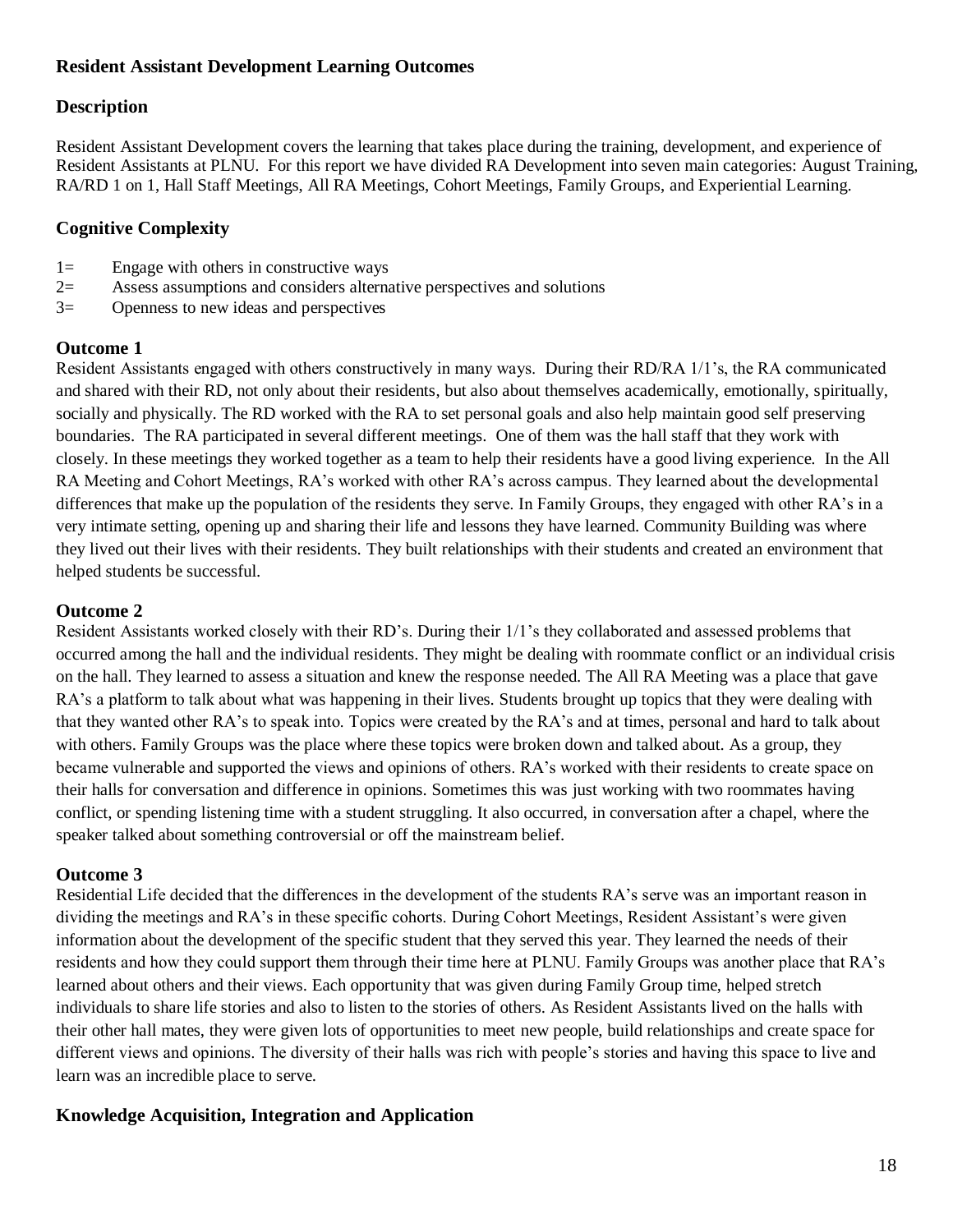- 4= uses experience and other sources of information to create new insights
- 5= seeks new information to solve problems
- 6= Makes connections between curricular and co-curricular learning
- 7= Engages in experiential activities in preparation for the workforce

# **Outcome 4**

As we began in the August RA Training the Office of Residence Life used best practices in student development and past experience to create new insights RA's to utilize as they prepare for the academic year. RA's gathered once a month in groups based on the student cohort they serve and Student development theory was used to help RA's better understand their residents. RA's also received insight and support from their fellow RA's during the Hall Staff Meeting times. RD's met 1 on 1 with RA's weekly or bi-monthly to facilitate a personal and professional mentoring relationship.

# **Outcome 5**

In 1 on 1's their supervising RD the RA's seek new information and counsel to address issues with their residents and develop strategies for intentional community building. The Hall Staff Meetings were valuable learning opportunities for seeking out new information to build intentional floor programming and all-hall events.

# **Outcome 6**

RD's used the 1 on 1 meetings to allow RA's time to process how classroom experience and knowledge informed their work with residents and their RA staff. RA's built passive and active programs using curricular experiences. Professors were engaged in Hall Programming by participating on panels which discussed important life skills and dynamics such a relationships with the opposite sex, professional goals, financial planning, and community service.

# **Outcome 7**

RA's had the opportunity to engage in experiential leaning through their 1 on 1's with their RD's. At this time the RD's given critical feedback about their performance and help craft effective strategies for community building on the hall. As the RA's develop relationships with their residents they also participate in giving and receiving constructive criticism, mediating conflict, and making a group effort towards a common goal such as a hall program, or living agreement. RA's also engage in professional preparation through navigating how to contribute within an staff through Hall Staff Meetings, participation in All Hall event planning, and by maintaining consistent enforcement of Residence Life policies. RA's manage administrative takes as well, some examples include: turning in a weekly report to their RD, managing a hall budget for hall programs, completing documentation for residents involved in student conduct and health and safety violations, and communicating Hall Policies and procedures.

# **Humanitarianism & Civic Engagement**

- 8= A willingness to engage with individuals from a variety of abilities, cultures, ethnicities, and socio-economic backgrounds
- 9= Demonstrates capacity to engage with the complexities of daily life in the global community
- 10= Participation in service/volunteer activities
- 11= Participates in relevant governance systems

#### **Outcome 8**

During Family Groups, RA's were able to engage with the other RA's in their group. This was a group of RA's that was not a part of their hall staff and had both males and females, and crossed cohort lines. They met these individuals during August Retreat and during the course of the year, became a "family". They learned about each other's life stories and personal struggles. On the hall, Resident Assistants started the year with a new batch of students. Some familiar, but mostly new students with different expectations of what the year would be like. RA's created a space that each individual person felt safe and supported, no matter their differences.

#### **Outcome 9**

RA development did not address this learning outcome.

#### **Outcome 10**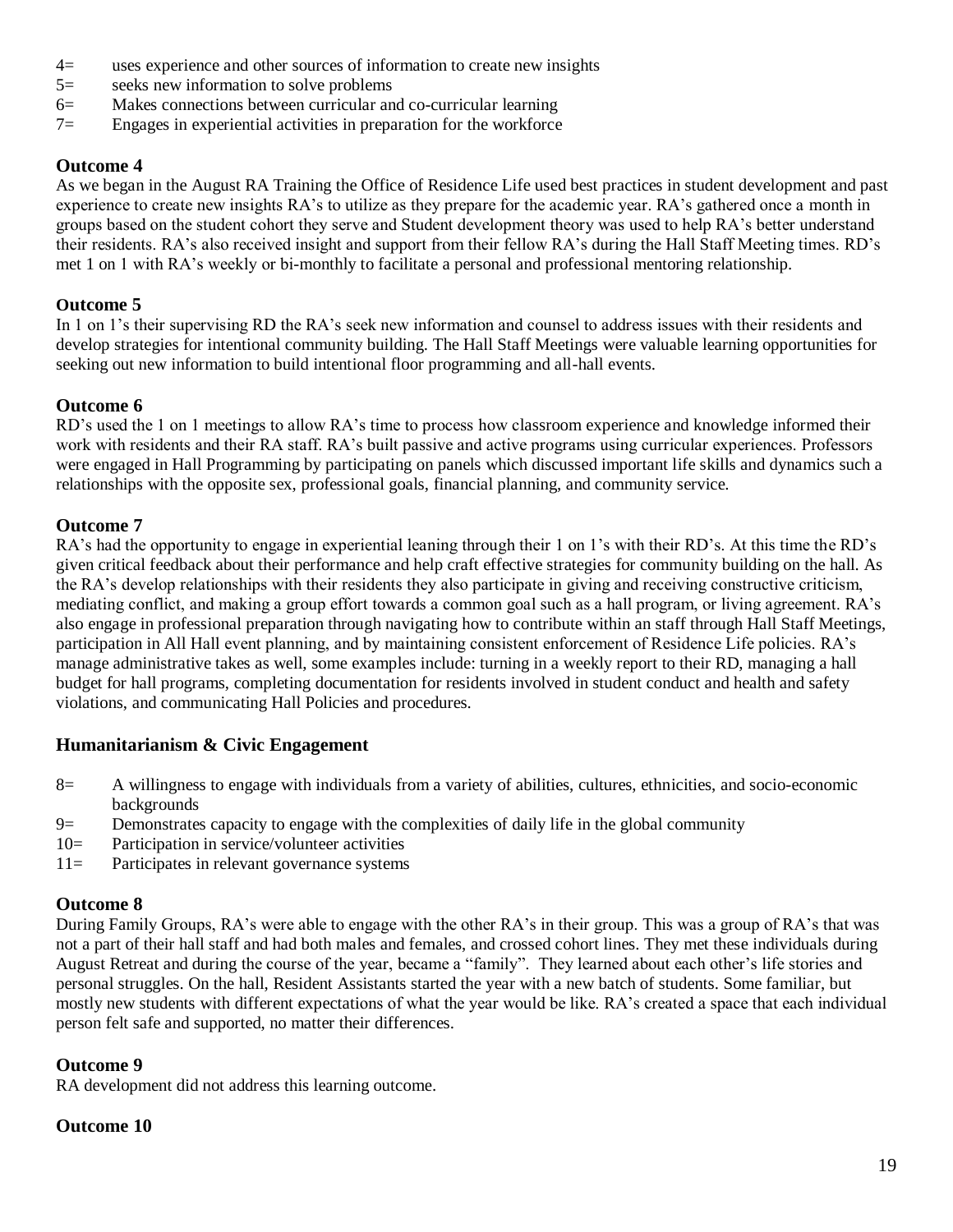RA development did not address this learning outcome.

#### **Outcome 11**

RA development did not address this learning outcome.

#### **Interpersonal/Intrapersonal**

- 12= Pursuit of knowledge is integrated with beliefs, values, and action
- 13= Manages conflict constructively
- 14= Gains holistic awareness of self (including emotional, social, occupational, physical, intellectual, and spiritual)
- 15= Practices self-efficacy
- 16= Works collaboratively with others
- 17= Demonstrates civility when engaged in controversy
- 18= Demonstrates that self-interest is balanced by a sense of social responsibility

#### **Outcome 12**

Resident Assistants integrate knowledge with beliefs, values, and action in their RA/RD 1 on1 and in their community building. RAs often come to their 1 on 1 meeting with knowledge they have gained and are struggling to integrate into the rest of their lives. This meeting becomes a time when the knowledge can be integrated with their beliefs and action. Coming out of these meetings, RAs are asked to have this integration of knowledge, beliefs and values impact their actions towards their residents.

#### **Outcome 13**

In Hall Staff Meetings conflict often arise about differences in programming ideas, delegation of work load, and fulfillment of expectations. RAs are expected to manage this conflict constructively in order to achieve the objectives of the staff. In building community with their residents, RAs are expected to be a part of mediating conflict between residents. Managing this conflict in a way that allows all parties to continue towards their educational goals is an important responsibility of the RA role.

# **Outcome 14**

In the RA/RD 1 on 1 meeting and their Family Group meetings RAs gain holistic awareness of self. In the RA/RD 1 on 1 RAs are asked to reflect on all areas of self in order to ensure that they maintain a level of health that allows them to continue to serve their students. When RDs notice that an RA is not aware enough of their selves, they give this feedback to the RA and encourage better awareness and health. Family Groups serve as an opportunity to share these areas of self with their peers and support each other in these areas.

# **Outcome 15**

Leading a group of peers requires a good deal of self-efficacy. RAs must have a strong sense of identity and their foundational beliefs and values in order to lead, and hold their peers accountable. Practicing self-efficacy is crucial in building healthy community with their residents.

#### **Outcome 16**

RAs are expected to work collaboratively in most areas of their role. In Hall Staff Meetings RAs work together with the other RAs from their residence hall to implement programming, respond to challenges, and support residents. In All RA Meetings RAs bring their experiences and perspectives and work as a Res Life team to utilize these experiences in informing the work of Res Life. In Cohort Meetings RAs work with other staff that work with the same cohort of students to design programming that meets these needs, and to better understand the experiences of the students within the specific cohort. In their community building efforts RAs must work with all of their residents to create a community that respects all members, and encourages the success of each resident.

#### **Outcome 17**

In Hall Staff Meetings controversy often arise about differences in programming ideas, delegation of work load, and fulfillment of expectations. RAs are expected to manage this conflict constructively in order to achieve the objectives of the staff. In building community with their residents, RAs are expected to be a part of mediating conflict between